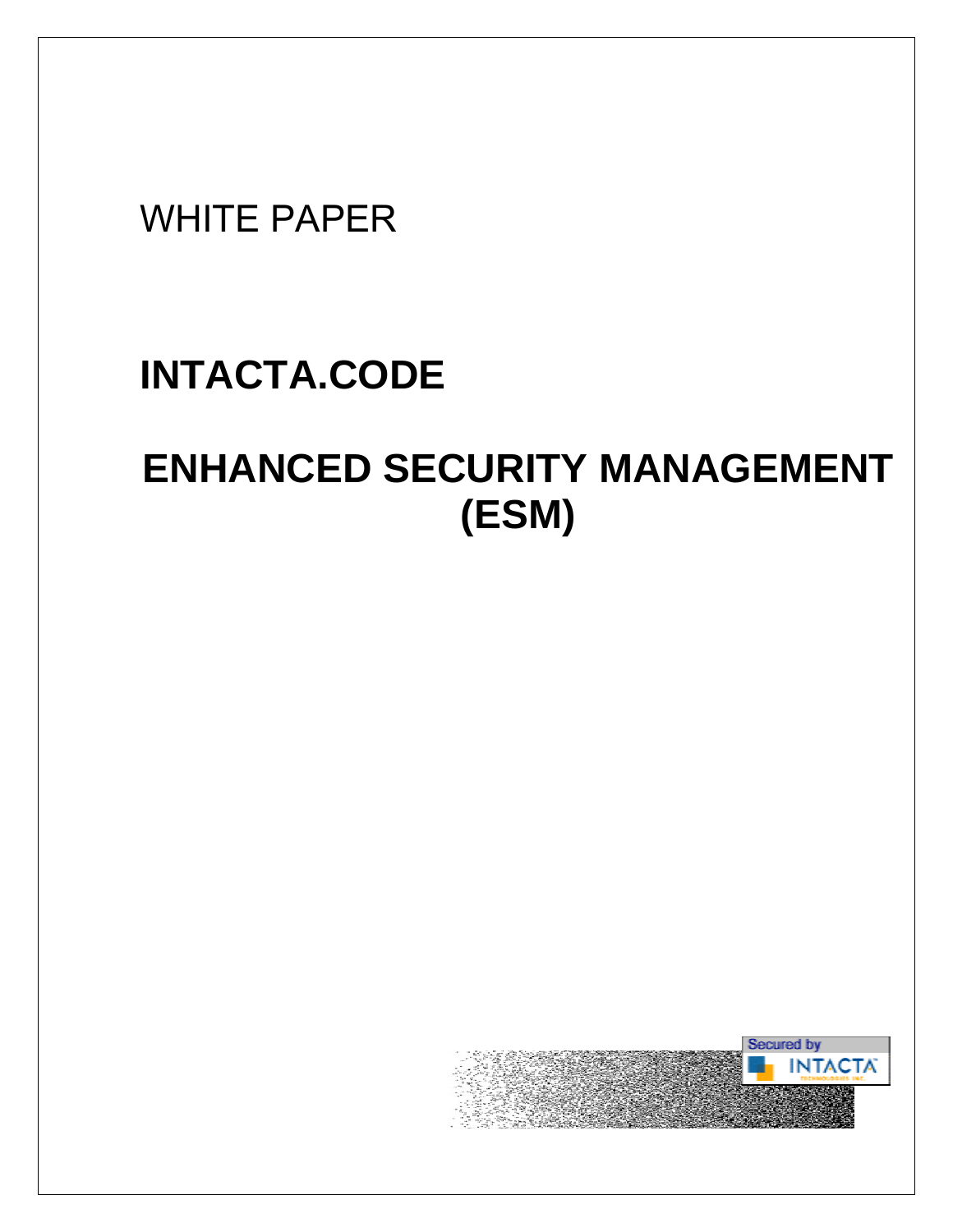Published By

INTACTA Technologies, Inc. 945 E. Paces Ferry Rd, NE Suite 1445 Atlanta, GA 30326

Copyright ©2002 by INTACTA Technologies, Inc.

All rights reserved worldwide. No part of this publication may be reproduced, transmitted, transcribed, stored, or translated into any language in any form without the express written permission of:

INTACTA Technologies, Inc. 945 E. Paces Ferry RD, NE Suite 1445 Atlanta, GA 30326

This publication is provided as is without any warranty of any kind, express or implied, including, but not limited to the implied warranties of fitness for a particular purpose, or non-infringement.

This publication could include technical inaccuracies or typographical errors. Changes are periodically added to the information herein. These changes will be incorporated in new editions of the publication. Intacta Technologies, Inc., may make improvements and/or changes at any time to the products, technologies, and companies described in this publication.

All terms in this publication that are known to be trademarks or service marks have been appropriately capitalized. All other company/product names mentioned may be trademarks or registered trademarks of their respective holders and are used for identification purpose only.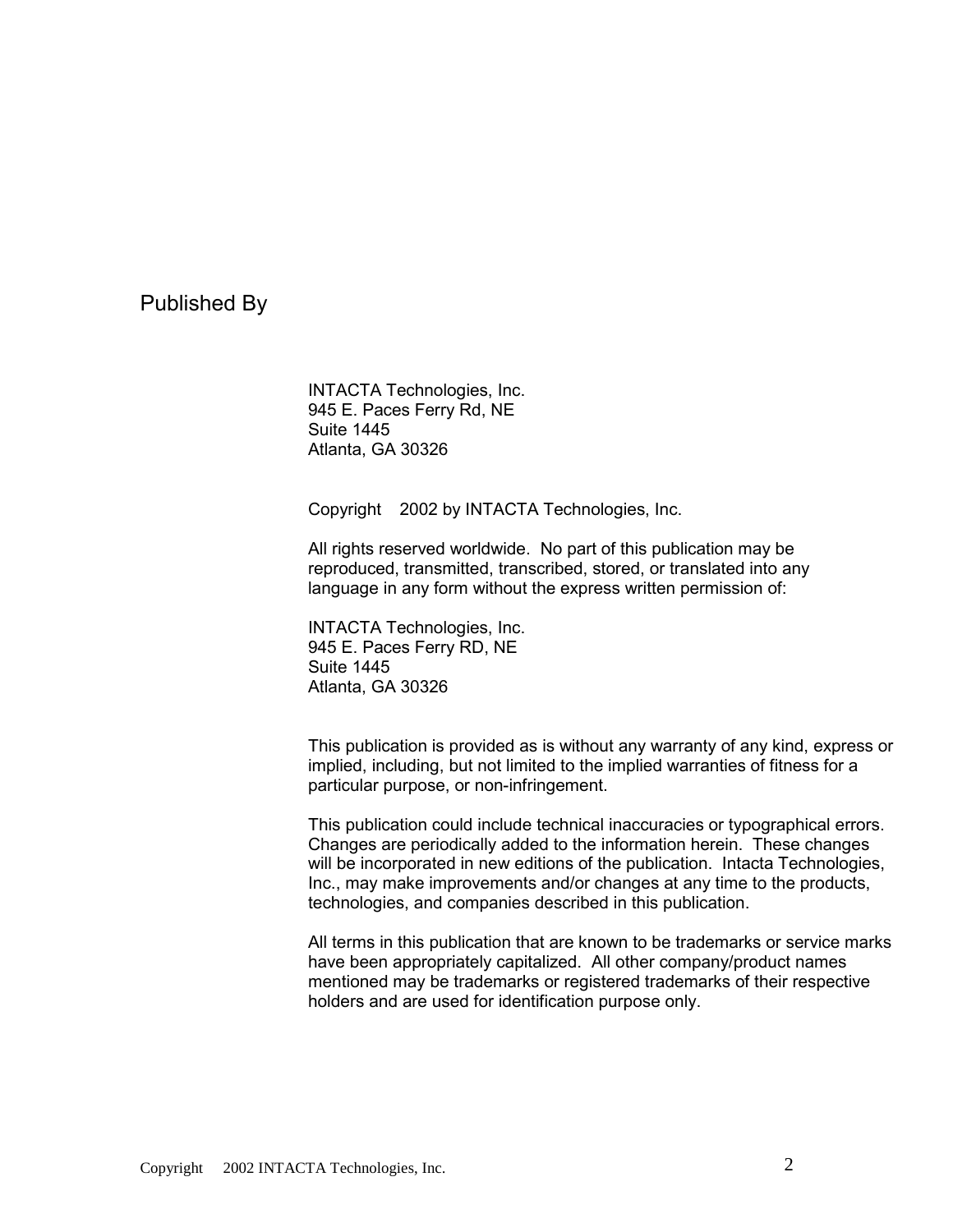## TABLE OF CONTENTS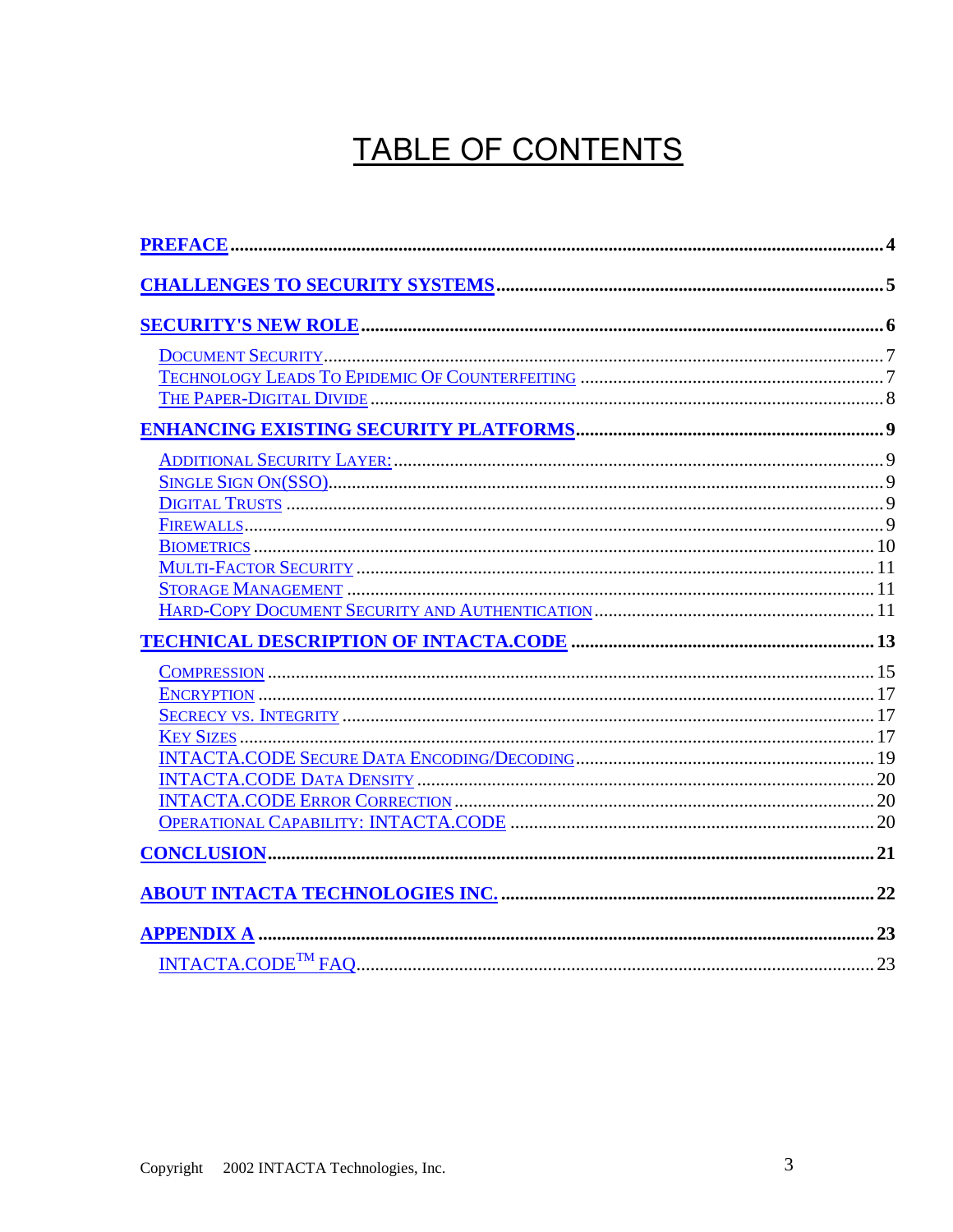## **PREFACE**

<span id="page-3-0"></span>Organization Security encompasses everything from virus protection to theft control evolving from the hardcopy domain into the digital domain. It has grown from securing data to securing multi-media content on everything from an office desktop to the mobile office. The challenge for security today is to protect content from creation to archive.

This white paper introduces the underlying concepts and technologies that comprise  $INTACTA. CODE<sup>TM</sup> enhanced security. It is not intended to provide an in-depth view of one$ specific application but rather to provide the developer, Information Security Managers, and Chief Information Officer with a sense of the range of application benefits offered by the technology.

*"INTACTA tackles the issues of security, error correction, and bandwidth efficiency. The technology, available via SDKs, takes binary data (or a combination of files),and using compression and encoding engines, it creates an envelope for the data that allows it to be distributed securely while maintaining the integrity of the format and the content. This technology was developed for the defense industry. Although their product can do more than just security, it is included here because* of its potential to have an impact on the use of encryption." IDC<sup>1</sup>.



 $\overline{a}$ 

<sup>1</sup> IDC Report – Worldwide Software Encryption Market, Forecast and Analysis 2001 - 2005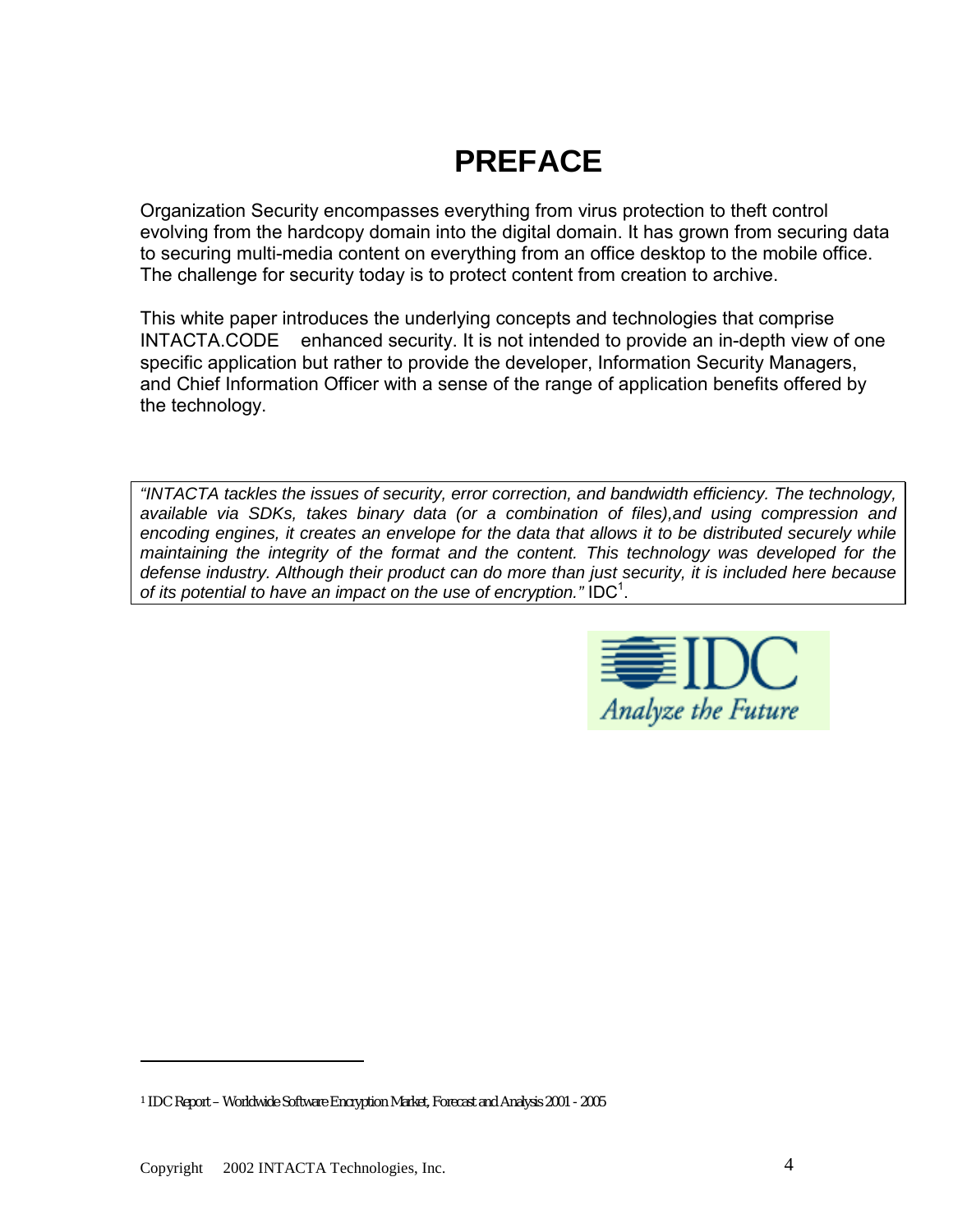## **CHALLENGES TO SECURITY SYSTEMS**

<span id="page-4-0"></span>The recent global attention on anti-terrorism has thrust Organization Enhanced Security Management (ESM) to the center stage. Security is the key focus for any organization tasked with fortifying existing policies, operating procedures, and existing infrastructure. However, any security chain is only strong as its weakest link.

Today's workplace is a complex hybrid of digital and paper information creating a broad opportunity for breach of security. *All* links in, to and from content sources must be secured. Security measures must address content creation; access control; safeguard the transmission process; and, continue its protection during its storage and subsequent retrieval.

According to a report from IDC<sup>2</sup>, key market trends that will require enhanced measures of security are:

- Privacy. This requirement, driven by customer concerns and government regulation (see below), will encourage improved use of encryption.
- Government regulation. Government regulations (such as the Health Insurance Portability and Accountability Act [HIPAA] and Gramm-Leach-Bliley [GLB] financial services modernization law) are requiring improved security and privacy protection. Although HIPAA is focused on the healthcare industry (physicians, hospitals, and healthcare insurance providers) the financial industry is also grappling with a parallel set of privacy mandates. Stored data must be protected from unauthorized viewing, and data shared among clients, partners, and affiliates must also be protected.
- Wireless initiatives. With increasing number of devices that can access the Web, security will be paramount. Toolkit revenue (SDKs) will increase as companies develop applications for the wireless market.
- "Data at rest" protection. In 2000 there were a number of noted incidents of credit card databases being accessed by hackers. File encryption also will be used to protect data stored on PDAs that are easily lost or stolen.
- Copyright protection. The owners of intellectual property are trying to find ways to protect their property in order for it to remain valuable.

This white paper discusses how INTACTA.CODE's™ technology, provides comprehensive end-to-end security options that extend beyond the traditional digital to digital threshold. INTACTA.CODE provides a virtual "creation-to-archive" seamless security layer by encompassing digital and (hardcopy) formats that are present in every organization; and, extending its reach to any device - wired, wireless, digital or analog (fax). More importantly, INTACTA.CODE is compatible with existing legacy systems requiring additional security measures without incurring the high costs of data conversion or reengineering.

 $\overline{a}$ 

<sup>2</sup> IDC Report – Worldwide Software Encryption Market, Forecast and Analysis 2001 - 2005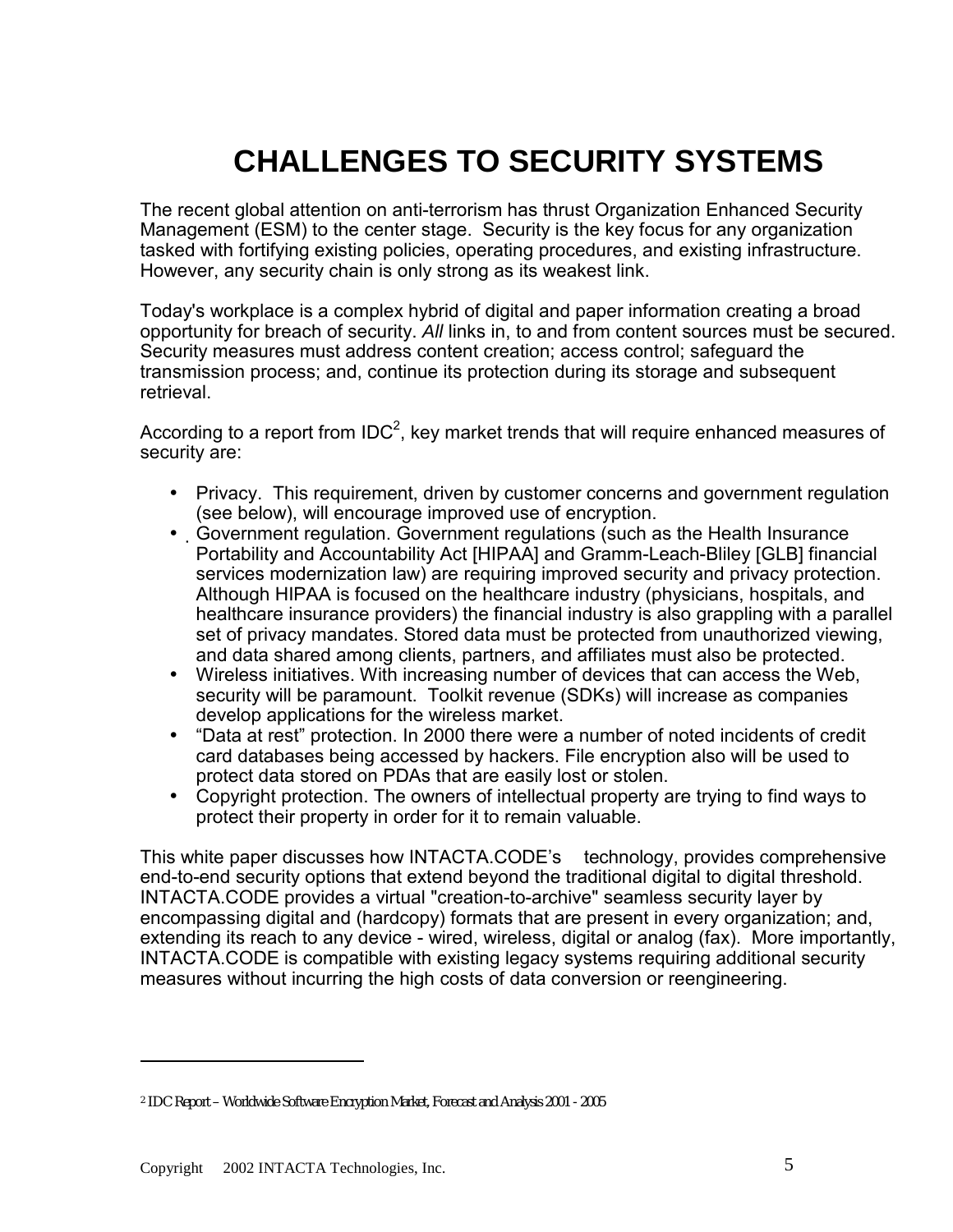## **SECURITY'S NEW ROLE**

<span id="page-5-0"></span>The new role of ESM arises from the need to allow a growing number of internal users to share information within the organization and outside the organization with partners, trusted vendors, financial partners, etc. This expanded information sphere means security is no longer focused solely within the organization. Today's information moves across wired and wireless Intranets and the Internet creating a fundamental change in the role of the traditional I.T. Manager from protector of the data stores, to communications controller.

Driving factors forcing realigned security measures are being created by the:

- increased physical access controls to proprietary information and facilities via biometric identifiers
- transition of the internet from an extension of the organization to "mission critical".
- increase in the mobile work force
- maintaining the integrity of paper based procedures not suited for online transition.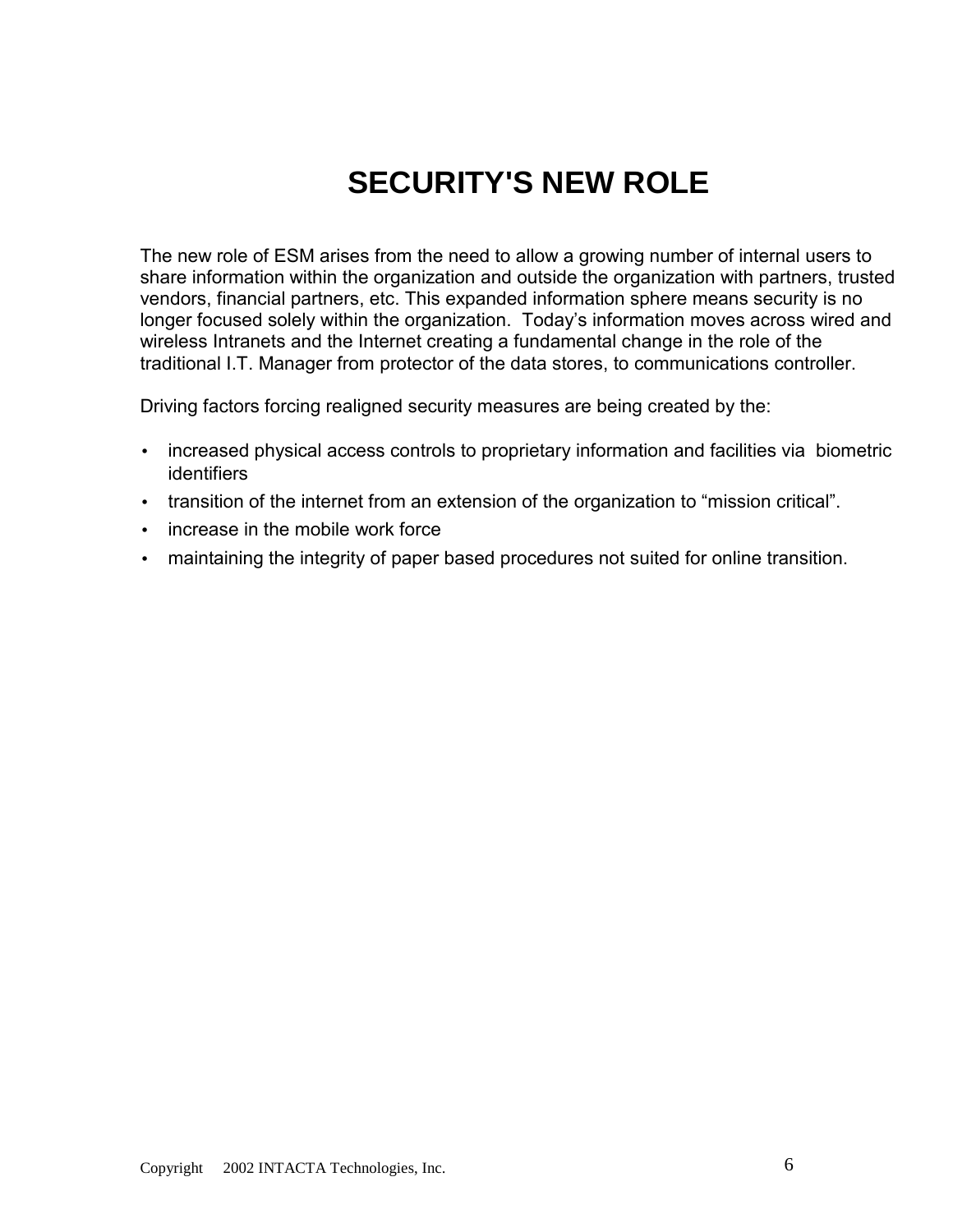## <span id="page-6-0"></span>**SECURITY CONVERGENCE – PAPER&DIGITAL**

### Document Security

With so much emphasis on the digital world we easily forget or simply ignore reality, i.e., 95% of the world we live in is still paper-based. The unprecedented growths of digital systems have not negated the need for equally robust paper-based security. In fact, it has opened new and greater security challenges.

The issue of hard-copy document security has grown considerably in recent years. Counterfeiting and forgeries are on the rise in the United States and abroad, making fraud a worldwide growth industry. Recent changes in the "Uniform Commercial Code" have exposed the organization to new levels of liability. As check fraud skyrockets, *the legal responsibility has been shifted from banks to account holders*, *unless the issuer has shown due diligence in protecting its checks*. According to a recent Supreme Court ruling, "the issuer of the document is held legally responsible; the omission to use the *most effectual protection against alteration* is evidence of neglect, which renders him responsible for the fraudulent amount." *Therefore, in the case where no security or weak security measures are in place, then the financial institution that the funds are drawn on is not responsible to cover any losses due to fraud*."

### Technology Leads To Epidemic Of Counterfeiting

The same technology that is enabling organizations to reach new levels of efficiency – from computers to color copier and laser printers have made it possible for anyone to become an expert counterfeiter. FBI figures claim one million fraudulent checks enter the system **daily**, accounting for \$10 billion dollars in annual losses. Fraud from checks alone is now estimated from \$600 million to as high as \$50 billion. In addition to check fraud, numerous other sensitive documents need protection. Documents such as; bonds, letter of credits, travel documents, identification, prescription pads, prescription labels, gift certificates, event tickets, coupons, education transcripts and confidential memo's - in short, anything that could be altered fraudulently.

The cost of document fraud to the organization far exceeds the face value of the theft. It includes even greater indirect costs. *Once fraud is discovered, there are...*

- **Direct Financial Losses** face value of financial document.
- **Cost of Investigation** employee time and disruption of normal business.
- **Settlement Costs** Legal fees involved in determining who is liable for the loss.
- **Immeasurable Costs** Loss of prestige and company image.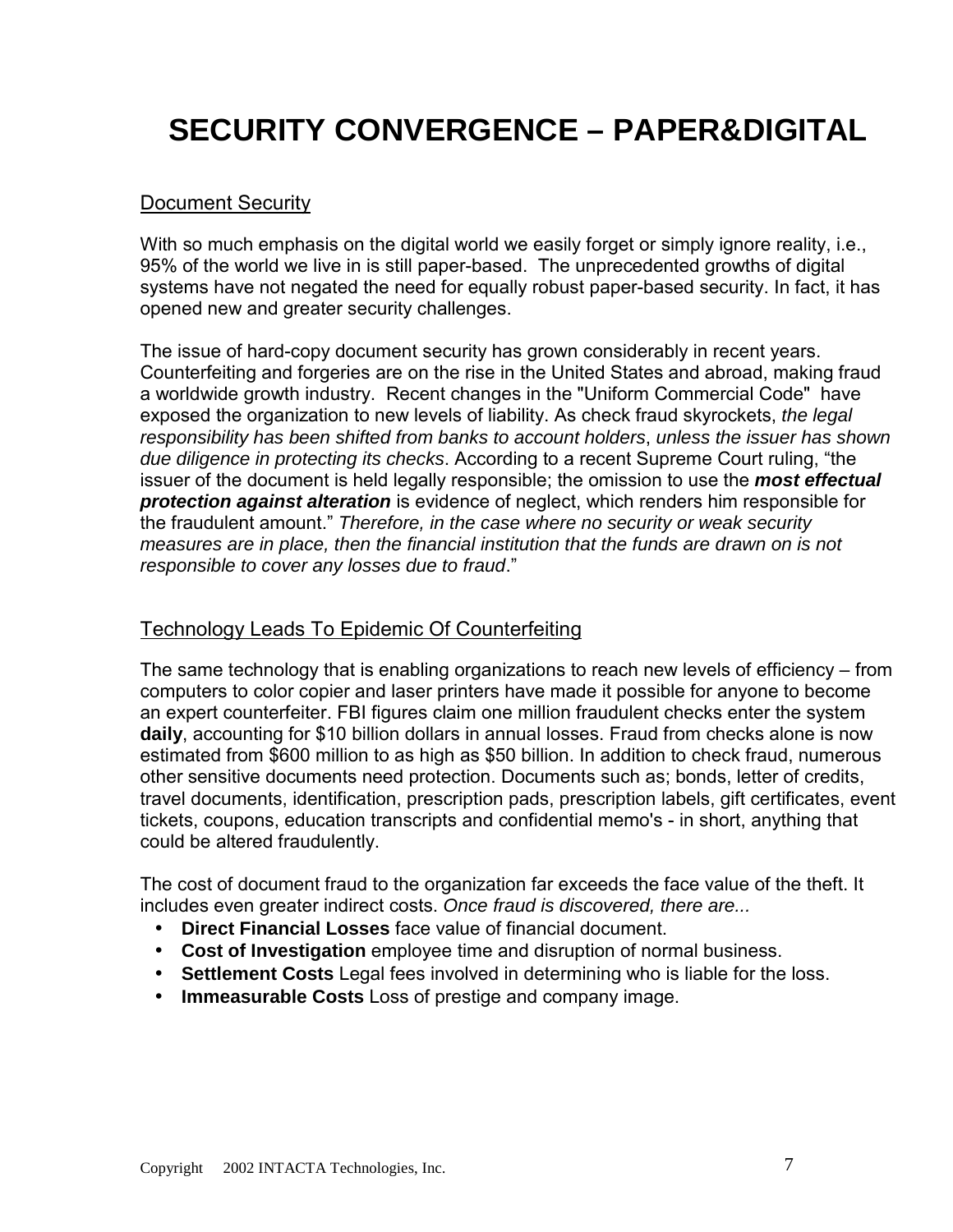### <span id="page-7-0"></span>The Paper-Digital Divide

The notion that we are living in a totally digital world is creating false perception that if we protect our digital documents we are secure. Nothing could be further from the truth. Online security involves more than starting and ending with a digital document. Many documents start in whole or partially from paper sources and many end in the same. Any comprehensive solution ESM for Secure E-commerce must incorporate all forms of business transactions including paper to digital, digital to paper and digital to digital following the physical path and *form* of each

A significant discontinuity exists between paper-based and digital portions of transactions. Security exposure also exists over facsimile, still the world's most prevalent method of nonverbal communications. Use of paper is increasing and expected to grow for years to come. Many industries, such as medical, insurance, and finance, regulations require that information be kept on paper for long periods of time posing further security and privacy risks.

Any size organization must be able to transact with any other size business, anywhere in the world. Yet, little or no security solutions exist in most of these transactions, and none that enables seamless secure transactions. Not only are network specifications and operations different among businesses, quite often communication may be as disparate as between fax and computer or fax-to-fax.

ESM must be interoperable, flexible and easy to use and they must work when transactions are between known or unknown parties. Solutions must not be restrictive and allow integration of new technologies as they develop. It follows that, any secure e-commerce solution must be compatible with all platforms of the transaction. INTACTA.CODE can provide interoperability between paper and digital systems and *literal end-to-end security solutions across disparate systems.*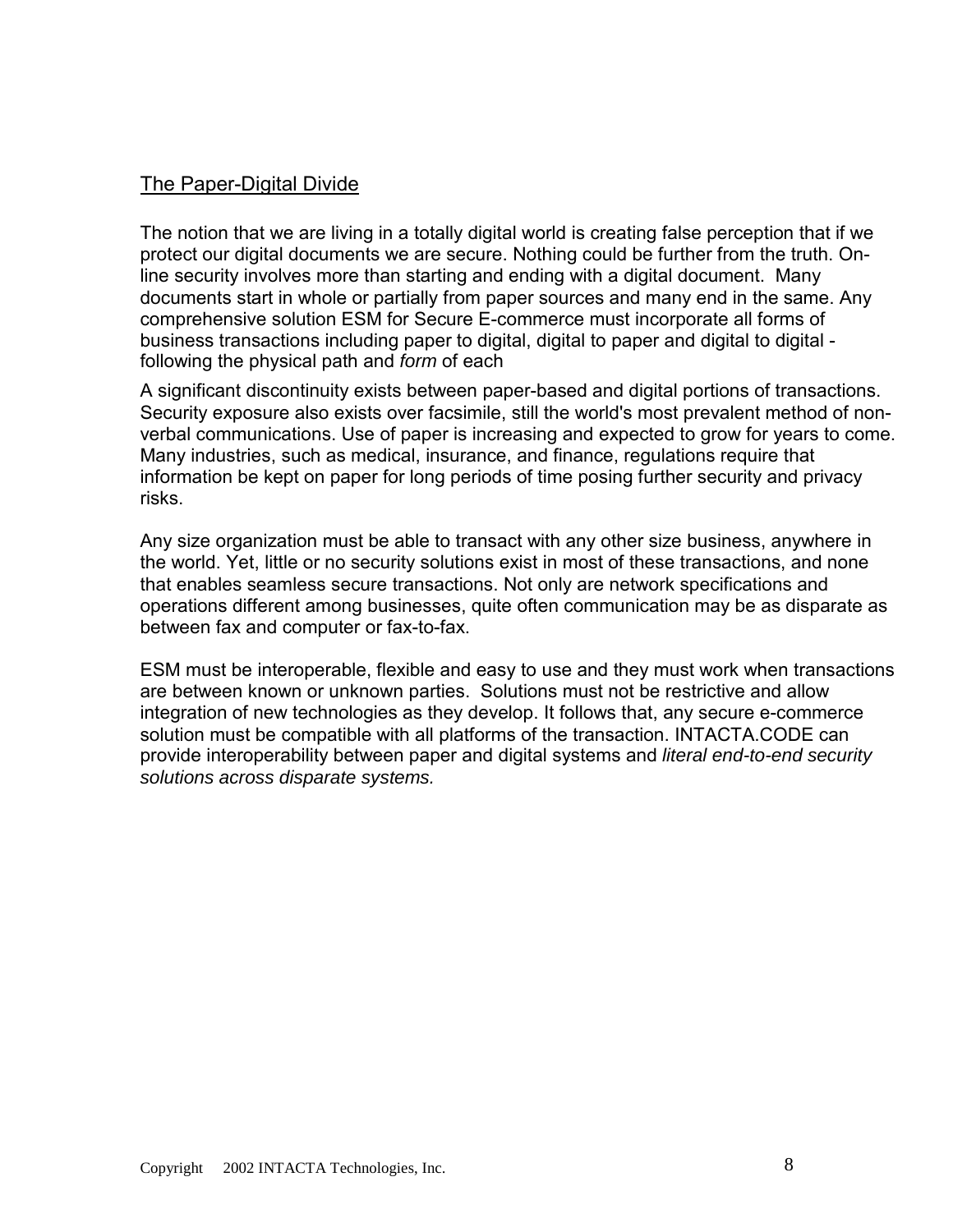## <span id="page-8-0"></span>**ENHANCING EXISTING SECURITY PLATFORMS**

INTACTA.CODE is highly compatible with most other security platforms. Either used as a stand-alone security solution or as an enhancement/additional security layer or filling security gaps in existing systems. It allows developers to use it in symmetrical or asymmetrical solutions.

#### Additional Security Layer:

In standalone applications, INTACTA.CODE functions as encryption function and the secure carrier/packet. In complimentary applications, it can perform either function since it can include multiple layers of third party encryption. For example, in fire walls, every day organizations are exposed in the normal course of business to hostile elements both within and outside firewall boundaries. Accordingly encryption technology that enables complete encoding of all network based business communications, is necessary as a systems level service. INTACTA.CODE offers virtual private networking (VPN) capability that scales to an unlimited number of users. This function, which compresses and encrypts packets on the fly, cooperates with NSO and is transparent to other firewalls. This relieves users from encrypting individual files and e-mail messages; it also protects password exchanges. More importantly, applications do not have to be modified or re-written to support encryption standards.

### Single Sign On(SSO)

INTACTA.CODE can provide a number of ways to both increase the security of SSO systems and to simplify them. These systems are often the heart of any ESM solution.

#### Digital Trusts

INTACTA.CODE provides solutions for both Organization and Portable Digital Trusts (mobile/wireless security) as once secured on any printable media it is unalterable. Since the current mode of Digital Trusts includes a SmartCard, the costs are only justified on higher value assets. INTACTA.CODE can provide an extremely low-cost (disposable cost) advantage opening a much larger market. In addition, current Digital Trusts do not provide authentication of the user. INTACTA.CODE can identify users and actually embed a variety of biometric data. It can also be configured for additional security to enhance current and future standards.

#### **Firewalls**

INTACTA.CODE provides double firewall encryption, smart hand shaking of PKI, and provides authentication and packeting. Other advantages include speed, either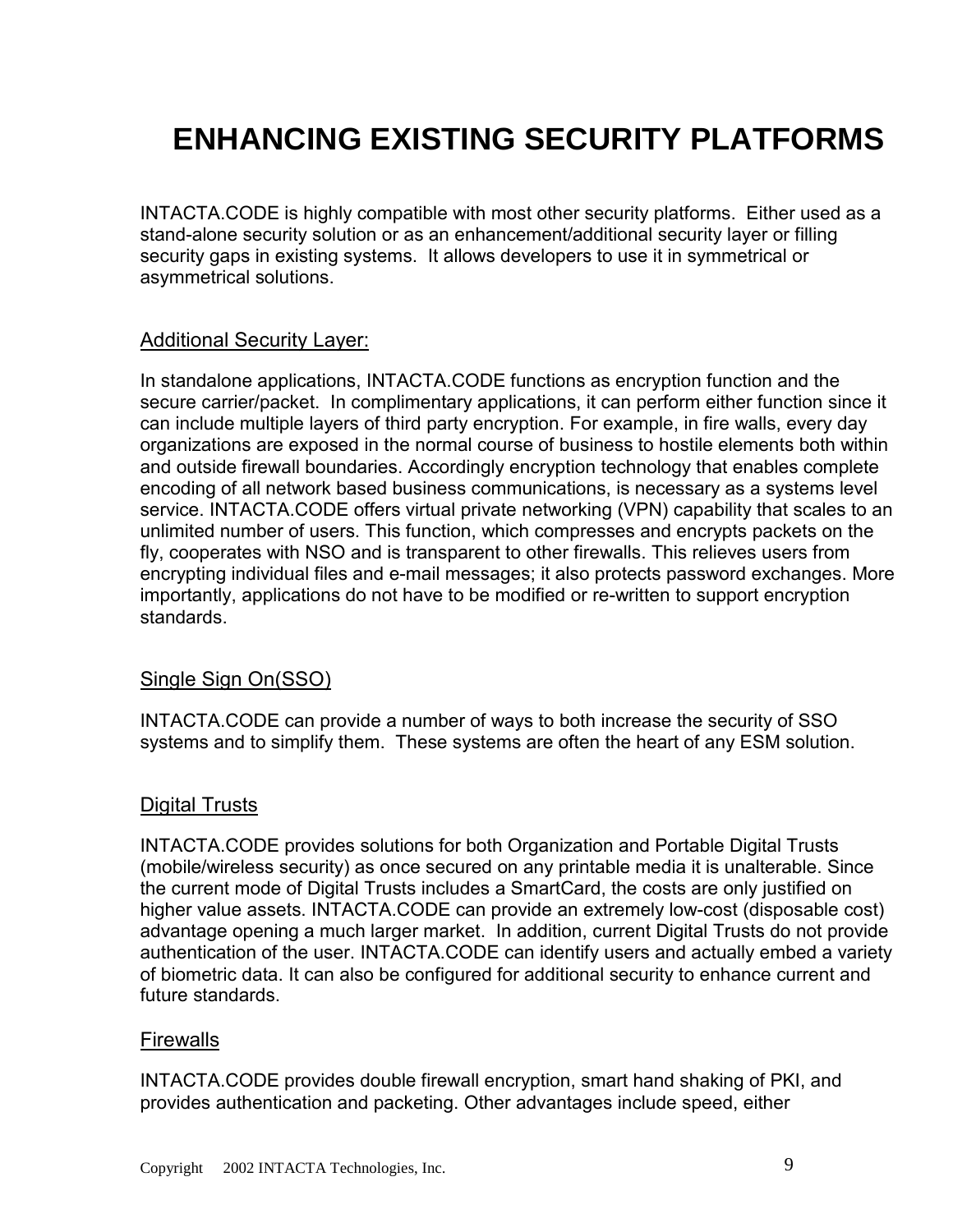<span id="page-9-0"></span>implemented in batch processing or real-time – INTACTA.CODE is extremely fast. Therefore, it does not reduce the throughput to any degree of significance. Flexible pricing makes it attractive for both server and mobile solutions.

### **Biometrics**

INTACTA.CODE is highly complimentary in the use of biometrics. Wrap any biometric in INTACTA.CODE and it substantially decreases the risk of interception or unauthorized use; protecting the integrity of any biometric information. The added bonus of increased compression, error-correction and the capability of transferring to paper, expands the range of biometric usability. There remains a division in standardizing interoperability of biometrics (BioApi vs Microsoft). INTACTA.CODE can not only work under both proposed standards, it could help to create interoperability between divergent standards.

The data from fingerprints, facial recognition, iris scan, etc., can all be converted into INTACTA.CODE and maintained electronically or printed on any substrate.



To the left is an illustration of the decoding of finger print data contained within INTACTA.CODE using a Sanyo CCD ID Card Scanner.



At the left is a screen shot of Xpress ID 2000, an Intacta product that encodes facial recognition data for storage in a data base or for printing on an ID card. When the ID card is scanned, the data can be compared to a data base or the individual in possession of the ID card.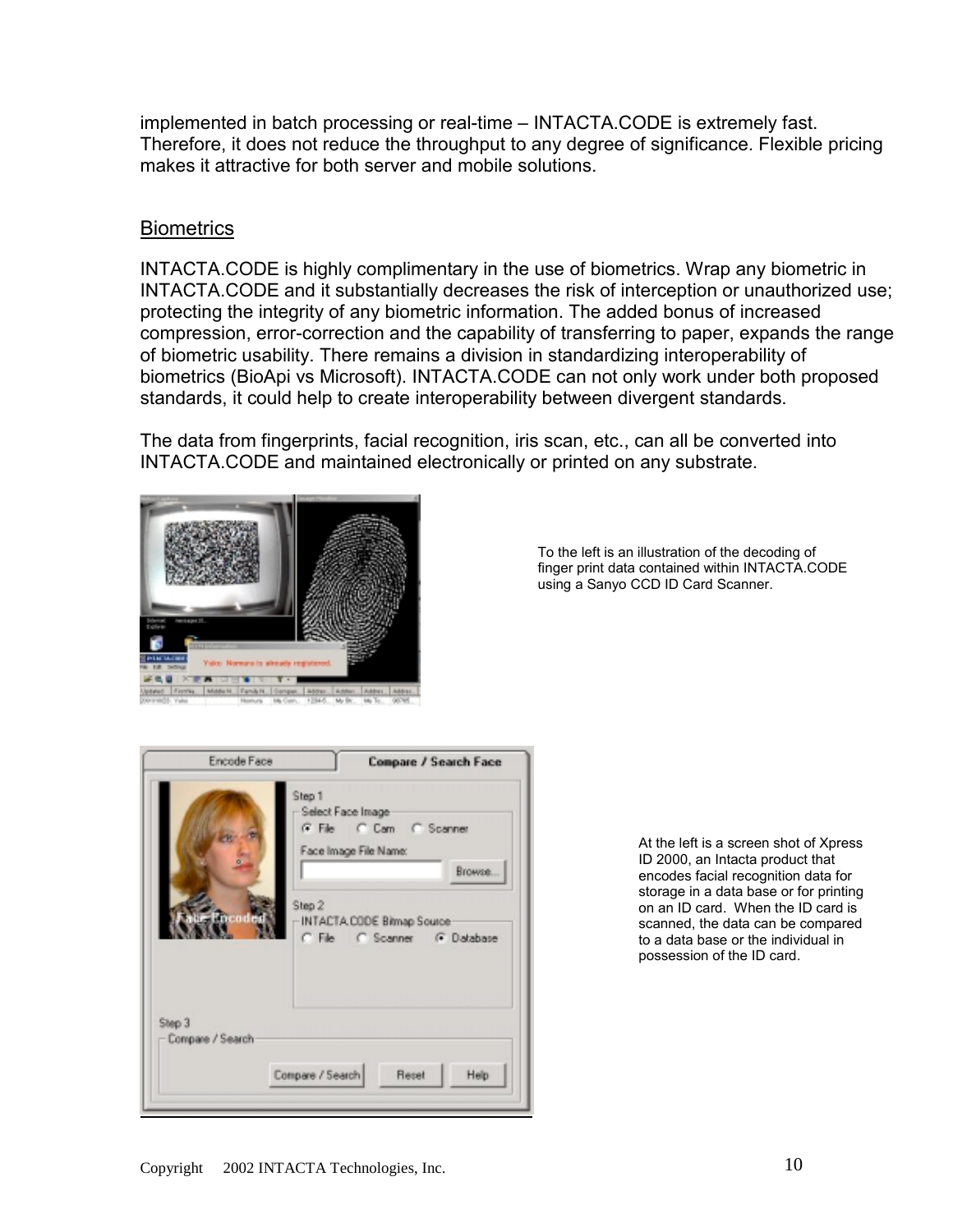#### <span id="page-10-0"></span>Multi-Factor Security

Most experts agree that there is an exponential reduction in a specific threat where multiple layers/dimensions (factors) of security are used. INTACTA.CODE enables a multi-layered, multi-dimensional approach to organization security. These factors could be a password and a randomly generated PIN, biometric data or virtually any parameter that can be uniquely associated with a specific individual.

### Storage Management

The organization can configure many security barriers to prevent unauthorized users from getting into the network. However, if someone does get through, using network encryption ensures that they won't be able to read the information they find. Particularly in the pervasive environment storage security is essential.

INTACTA.CODE reduces the threats faced in storage management. The enterprise requires efficient and dependable methods of protecting and retrieving files required by applications and employees. The owners and users of corporate data, alone, can not be counted upon to adequately safeguard it. INTACTA.CODE can safely, efficiently and dependably protect the organization most valued data assets.

### Hard-Copy Document Security and Authentication

Bearer and entitlement documents can be designed and produced using the most widely accepted security features, but if the people or the system responsible for their verification do not know the parameters of the genuine product the system fails and the security is wasted. (Martyn White, Product Image & Security 2/99)

Individual security approaches do provide some level of security from counterfeiting. However, they lack a total security solution that includes the four *cornerstones* of any comprehensive and effective security system: authorization, authentication, identification and content protection (integrity).

None of these alone prevents deception where the stolen originals or exact duplicate original forms are used. The use of four-cornerstone protection can appear deceivingly simple. For example, a bearer may present an authentic document - he then must prove *he* is the authentic bearer. Often other documents such as driver's license are used, which may, themselves, be counterfeit. Only by embedding individual biometrics in the document and securing separate authentication of the document, can an institution be assured that BOTH the *document and bearer* are valid. *If the form is original (i.e., not counterfeit) but the bearer is not authorized, no amount of anti-counterfeit technologies will prevent a criminal from actively proceeding.*

INTACTA.CODE provides a four-cornerstone solution. In addition to anti-counterfeit protection, INTACTA.CODE offers a complete solution combining identification and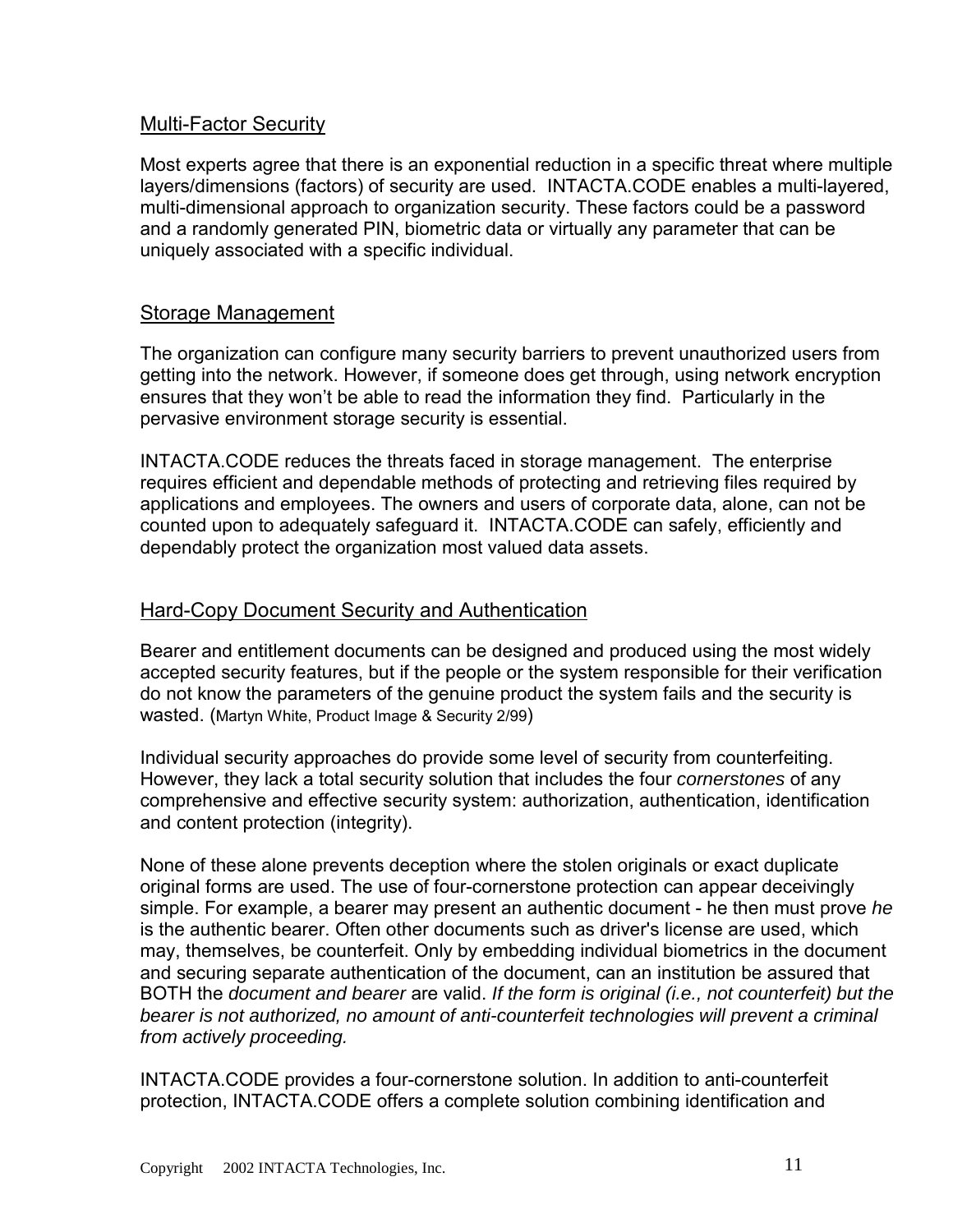authentication with fast and simple PROCESSING. In addition, INTACTA.CODE can be printed in ghosting, ultraviolet ink, embedded in logos or other designs, microprinting, etc., to provide further security

INTACTA.CODE provides an ideal solution to protect against counterfeiting because it can be embedded within sensitive documents, labels and packaging materials. Verification is as simple as waving a scanner over the document - a procedure so common it is use millions of times everyday.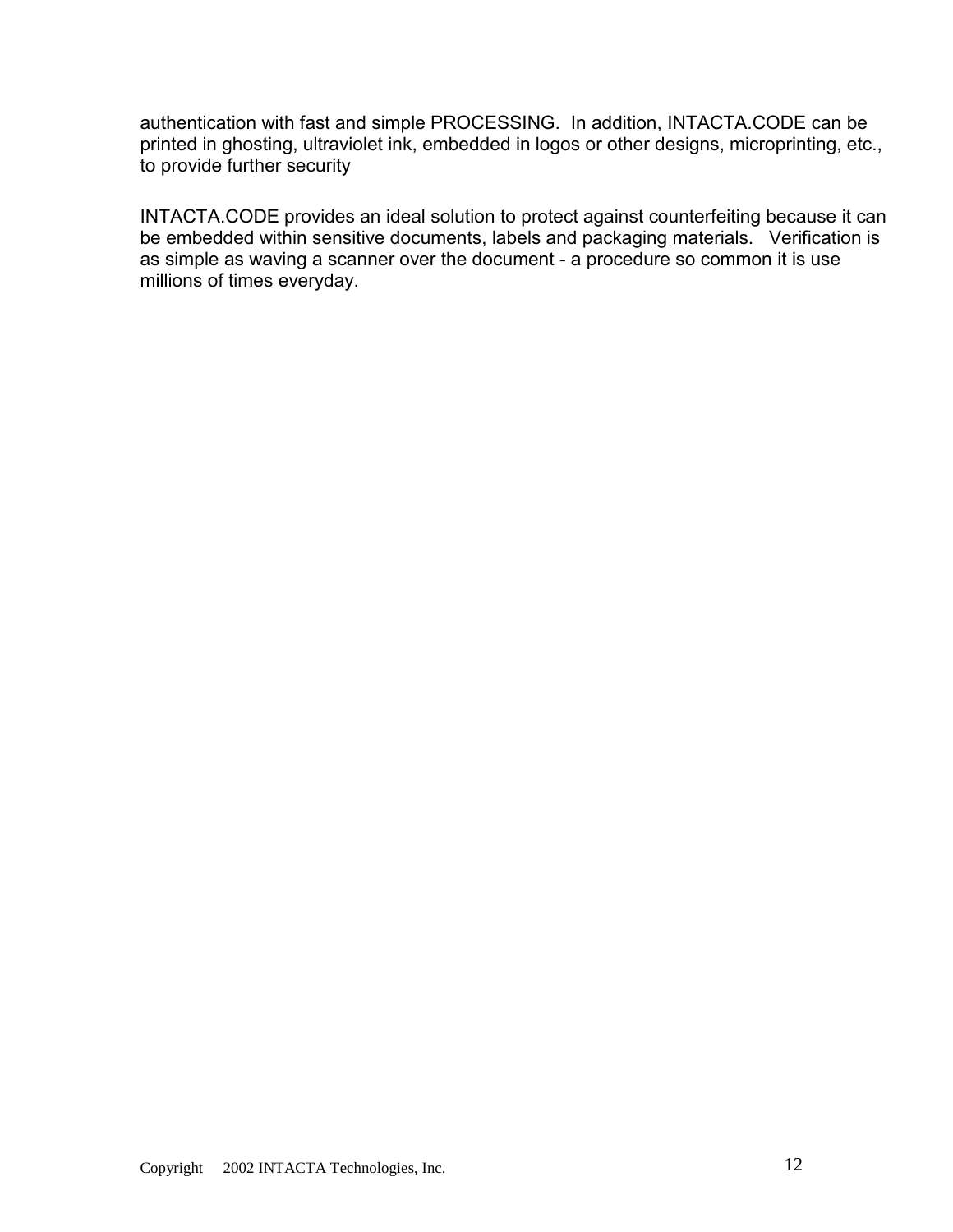## <span id="page-12-0"></span>**TECHNICAL DESCRIPTION OF INTACTA.CODE**

Intacta's Core Technology is founded on INTACTA.CODE. It is a patented technique of creating a graphic form for representing binary information. In this graphic representation, called INTACTA.CODE, each byte of information is represented by a small pattern of black and white or color dots. A long stream of bytes, containing one or more complete segments of information, consists of many such small adjacent patterns. A typical INTACTA.CODE appears like a random arrangement of dots, such as shown below:



INTACTA.CODE is not random. It contains 100% of the information that was written to it, together with additional, INTACTA.CODE specific, information. The INTACTA.CODE, in the above example, contains a portrait image together with additional textual information: name, address and telephone number.

Prior to creating an INTACTA.CODE the data is compressed and encrypted. The INTACTA.CODE can be created in one of two formats: Printable and Digital Format. INTACTA.CODE also has built in error correction which ensures that even if the information contained within the INTACTA.CODE container has been degraded or corrupted, the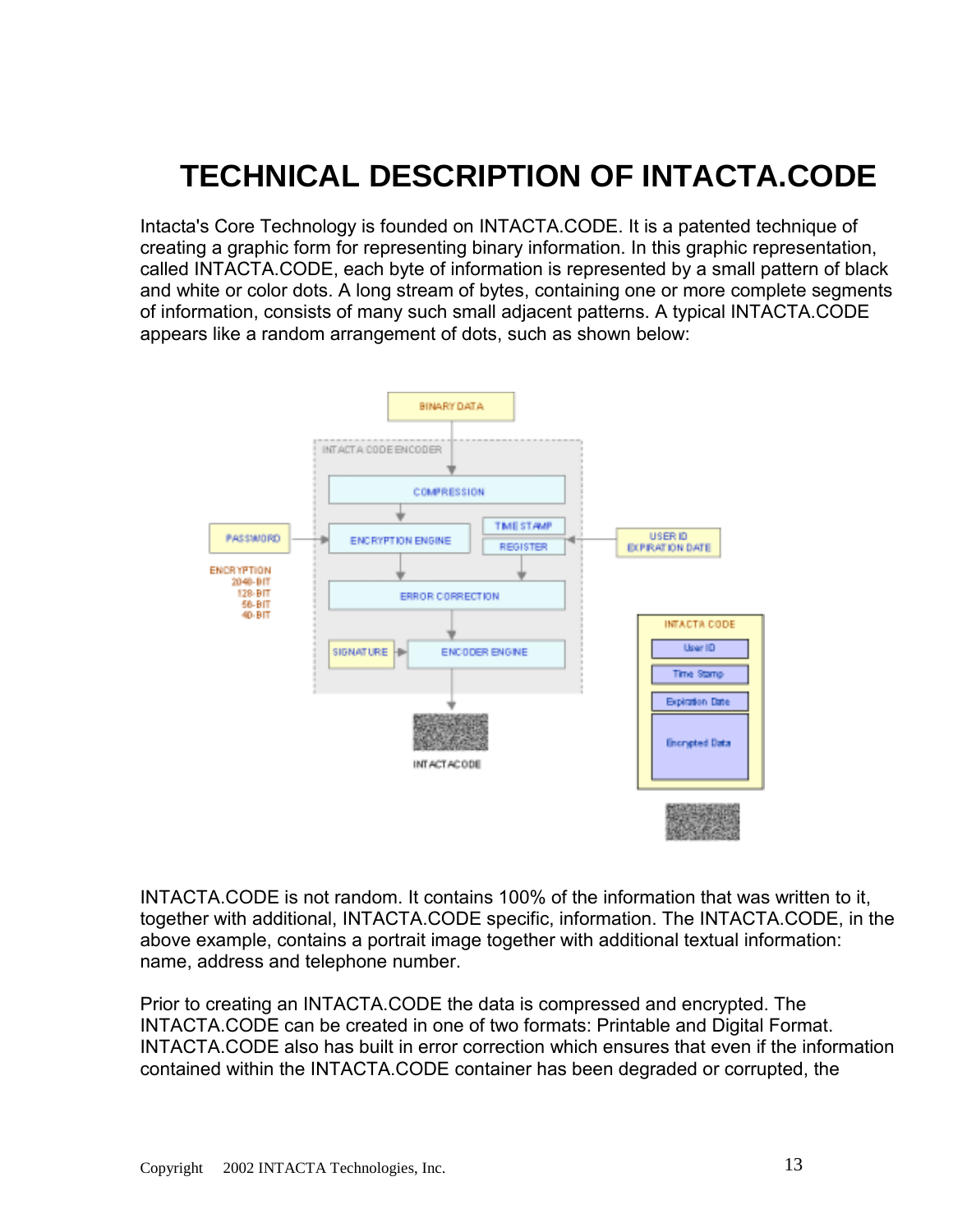original data can be restored intact. INTACTA.CODE technology also provides this protection during file transmission and storage of the information.

A Printable Format is used where the application of INTACTA.CODE is for use on a printable media (paper, plastic cards, fax paper, etc.). In this format, the data is compressed. INTACTA.CODE can be printed using any printer having a resolution of 200 dpi or more, including fax machines. At the time of encoding, a selectable error correction factor is available. This enables the user to select higher or lower values depending on the reliability of the network or media. INTACTA.CODE is created under a process that ensures that a loss of data will not affect the ability of the algorithm to construct the original contents. The multiple levels of security that can be embedded during the encoding process makes the resulting INTACTA.CODE virtually immutable to modification and hacking ensuring the authenticity and confidentiality of the embedded content.

INTACTA.CODE differs substantially from traditional barcode. In most bar codes the data is coded in a series of bars and spaces of varying width. Ordinary barcode is "vertically redundant", meaning that the same information is repeated vertically. It is in fact a onedimensional code.

The term matrix code applies to 2-D codes that code the data based on the position of black spots within a matrix. Each black element is the same dimension and it is the position of the element that identifies the data. A two-dimensional code stores information along the height as well as the length of the symbol. Most 2D barcodes have a fixed shape and each symbol has a maximum data capacity, i.e., although their size is scaleable, their proportions (shape) are usually fixed. For additional data to be stored requires printing additional symbols.

Although INTACTA.CODE may resemble some 2D barcode in appearance, that is where the similarity ends. Data in INTACTA.CODE is not stored in a predetermined matrix format as with conventional 2D matrix barcodes. It is randomized to enhance its error correction, storage capacity and security.

INTACTA.CODE overcomes the inherent limitations of 2D barcode including data types, data density, mixed data types, communications, security, and the need for expensive or specialized scanners. INTACTA.CODE is designed to support intelligent forms processing, fit into available size and shape of available space and to bridge the links necessary in moving any data type between hard and digital formats. INTACTA.CODE is not based on symbol architecture and therefore a continuous block of any desired shape can contain all the data.

Barcodes are designed to store a single piece or several pieces of data relevant to some form to be extracted and processed. INTACTA.CODE is the form and the process. INTACTA.CODE was developed to be independent of any specific hardware, although OEM specific versions can be customized.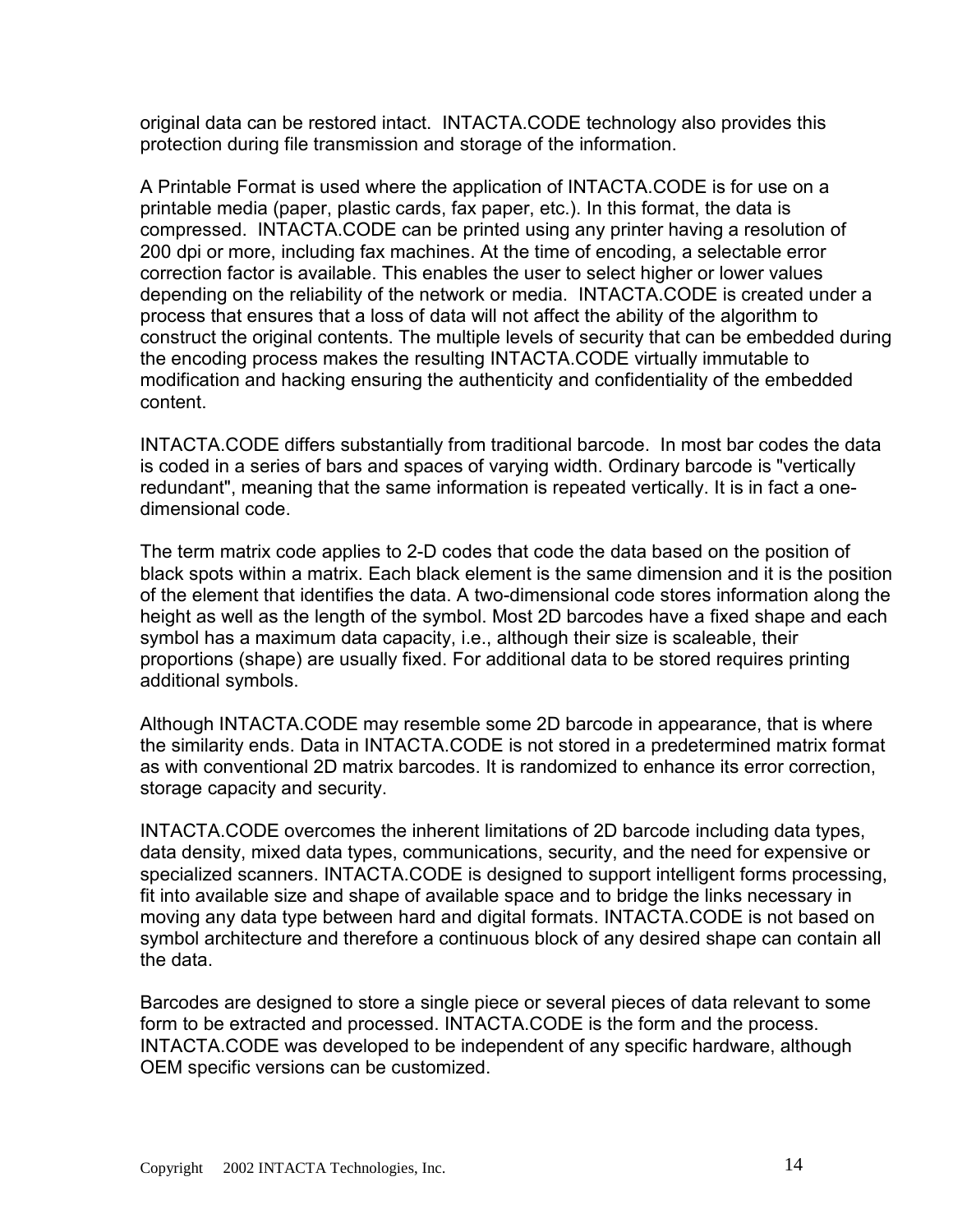<span id="page-14-0"></span>INTACTA.CODE, unlike barcodes, has been designed to meet the specific demands of digital communications with advanced security and error-correction designed specifically for digital communication and content management applications. INTACTA.CODE can either replace, compliment or enhance any bar-code system, automatic document conversion (ADC) and auto-identification (AI) technologies.

The Digital Format is used for wire or wireless transmission. In this mode, INTACTA.CODE compresses, encrypts, and encodes the content. Similar to the printable format, the degree of error correction can be selected depending on the expected transmission quality (e.g., wired vs. wireless). The amount of redundant data will be added to the transmitted data for correcting errors if any, at the recipient side. Alternatively, if no errors are expected on the recipient side, pure data (compressed and encrypted and encoded) is created for transmission.

### **Compression**

Data compression literally means making data smaller. This implies representing the same quantity of information using fewer symbols.

Data decompression means retrieving the original information from the compressed format.

Data compression is often measured by the compression ratio achieved. This is the ratio of the uncompressed size of a string to its compressed size. Other measures of data compression include the ratio of compressed bits to uncompressed bytes (1/8 of the compression ratio) or the percent reduction in size of the string.

Data compression allows increased storage of data and bandwidth throughput. In this context the compression ratio is often the most important consideration. Data compression also allows accelerated transmission of data and bandwidth throughput. In this context, when the compression and transmission are simultaneous, the speed of the compressiondecompression process is important.

Compression algorithms can be divided into lossless and lossy techniques:

Lossless data compression is what we generally think of when we talk about compressing our data. It is expected that after decompression the data will look exactly as it did before compression. The problem of lossless compression has already been mentioned: not all data can be compressed.

Lossy compression on the other hand is willing to accept some change to the data after compression and decompression. This allows much greater compression of the data. Lossy compression is most often used when compressing images and multimedia.

Consider an image of 1024 x 768 pixels, each with a 24-bit value for color. If some of the pixels were to change up or down a few shades, a viewer would probably not be able to tell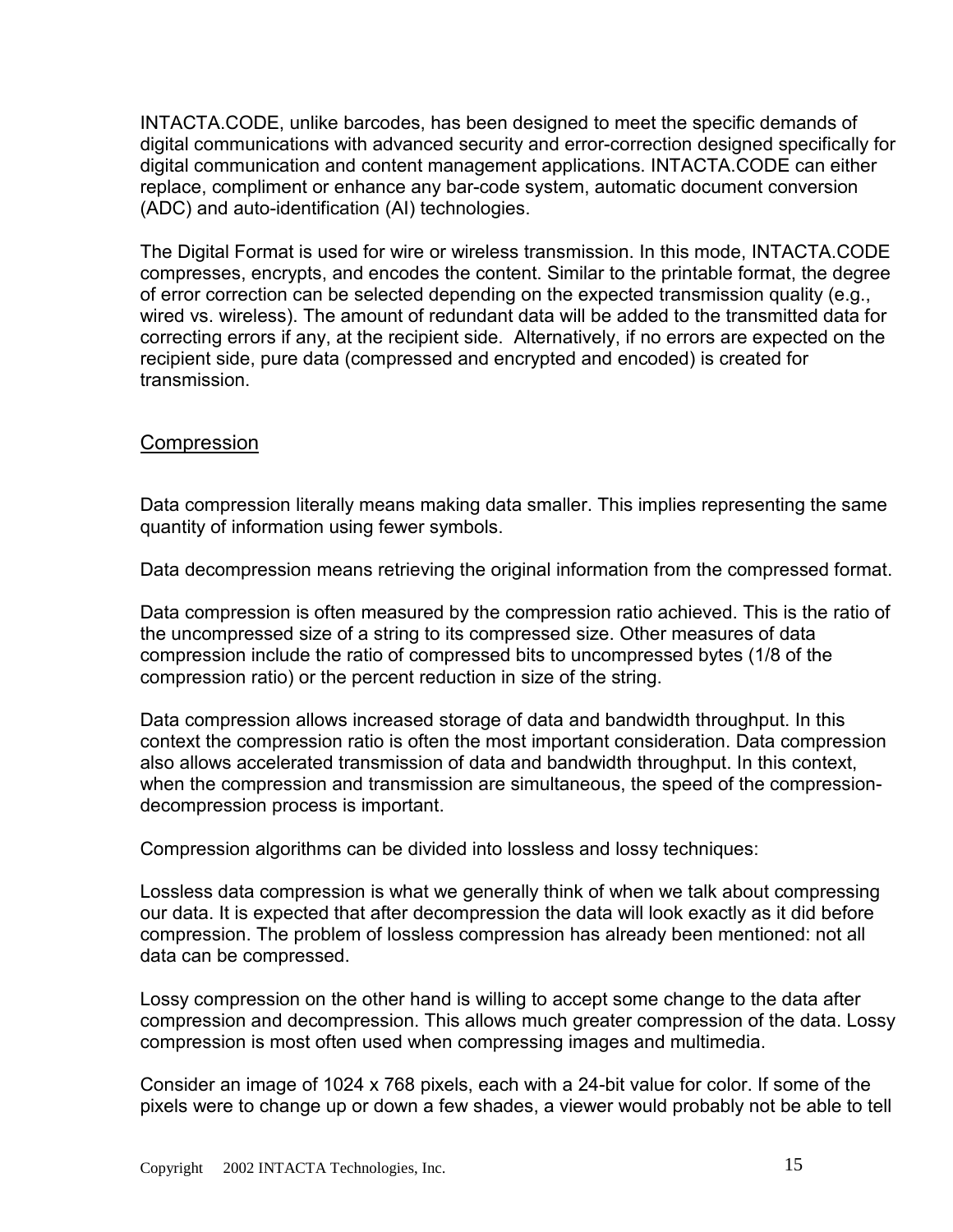the difference. JPEG uses this compression method. JPEG compression allows you to select the extent of degradation you are willing to live with in order to save space.

Now consider a backup of your operating system. Backups are also often compressed to save space. In this case, you want all of your data to be restored in its original form. If one bit was changed it could be disastrous. While some algorithms are better suited to lossy techniques and others are better suited to lossless techniques, many of the listed methods could be used in either manner. It is also possible to combine the principles of each of the listed methods.

The commercial INTACTA.CODE library provides the developer with the option to either use INTACTA.CODE built-in data compression engines, or her/his preferred data and image compression engines. The built-in engine is a lossless compression engine based on Adaptive Optimizing Algorithms.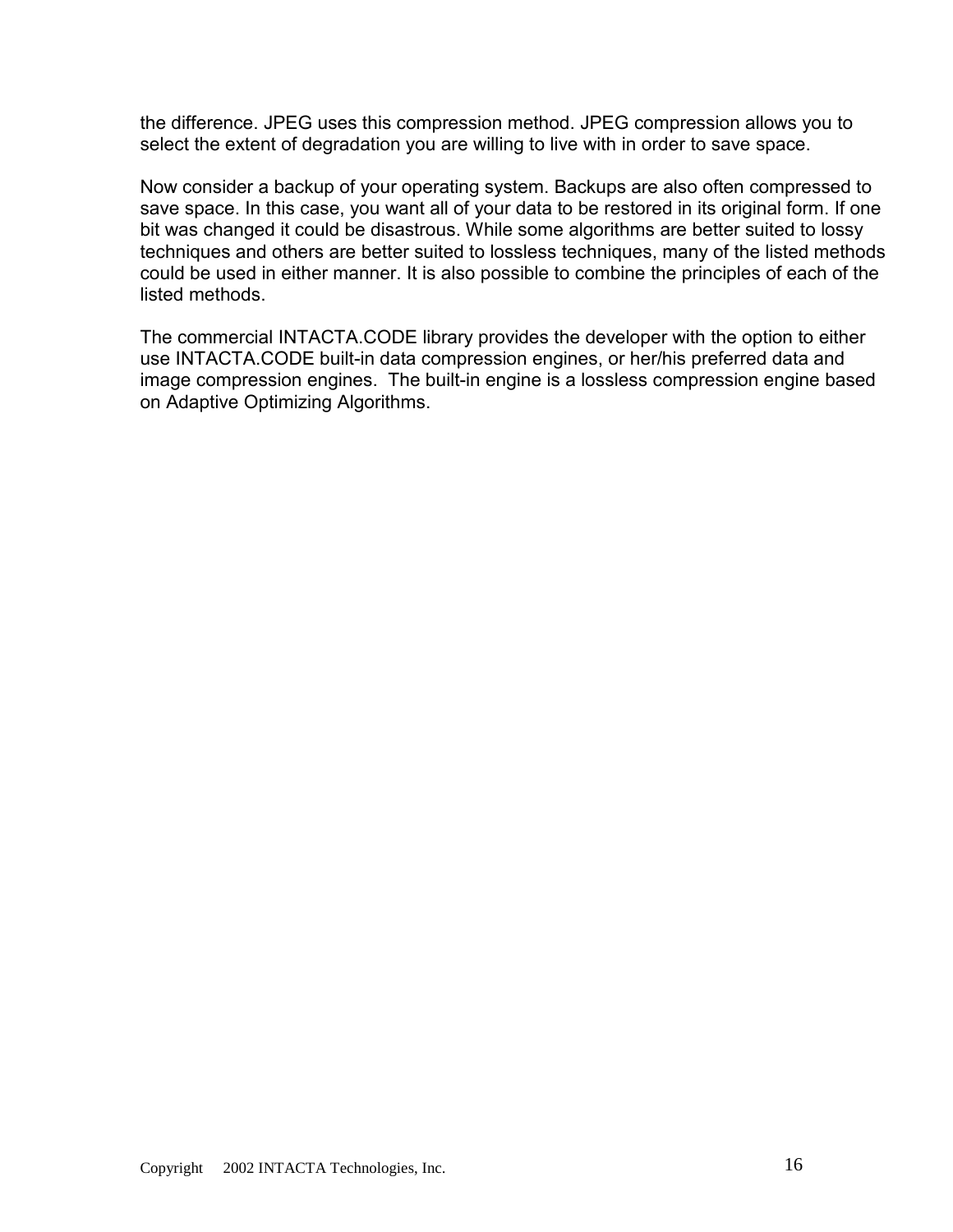### <span id="page-16-0"></span>**Encryption**

There are two basic types of encryption systems: symmetric (also known as ``conventional'' or ``secret key'') and asymmetric (``public key.'')

Symmetric encryption requires both the sender and the recipient to have the same key. This key is used by the sender to encrypt the data, and again by the recipient to decrypt the data. The problem here is getting the sender and recipient to share the key.

Asymmetric encryptions are much more flexible from an essential management perspective. Each user has a pair of keys: a public key and a private key. Messages encrypted with one key can only be decrypted by the other key. The public key can be published widely while the private key is kept secret.

So if, for example, Mary wishes to send John some secrets, she simply finds and verifies John's public key, encrypts her message with it, and mails it off to John. When John gets the message, he uses his private key to decrypt it. Verification of public keys is an important step.

Failure to verify that the public key really does belong to John leaves open the possibility that Mary is using a key whose associated private key is in the hands of an enemy. Asymmetric encryptions are much slower than their symmetric counterparts. In addition, key sizes generally must be much larger.

#### Secrecy vs. Integrity

For many users of computer-based encryption, preserving the contents of a message is as important as protecting its secrecy. Damage caused by tampering can often be worse than damage caused by disclosure. For example, it may be disquieting to discover that a hacker has read the contents of your funds-transfer authorization, but it's a disaster for him to change the transfer destination to his own account.

Encryption by itself does not protect a message from tampering. In fact, there are several techniques for changing the contents of an encrypted message without ever figuring out the encryption key. If the integrity of your messages is important, don't rely on just secrecy to protect them. Check how the vendor protects messages from undetected modification.

#### Key Sizes

Even if an encryption is secure against analytical attacks, it will be vulnerable to brute-force attacks if the key is too small. In a brute-force attack, the attacker simply tries every possible key until the right one is found. How long this takes depends on the size of the key and the amount of processing power available.

When trying to secure data, you need to consider: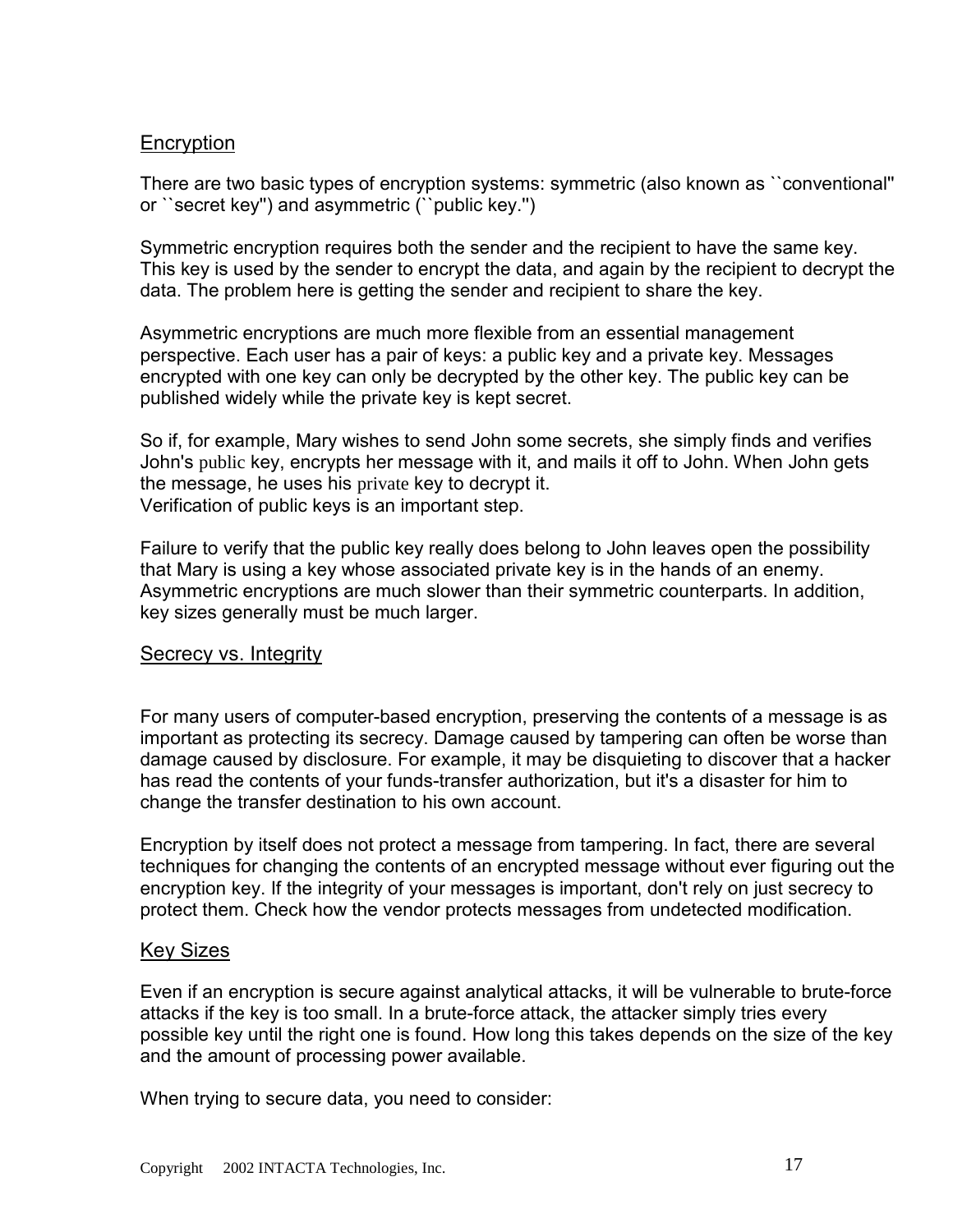- 1. How long it must remain secure and
- 2. How much computing power an attacker can use.

| <b>Type of</b><br><b>Attacker</b>        | <b>Budget</b> | Tool                       | <b>Time and Cost per 40-bit</b><br><b>Key Recovered</b> |
|------------------------------------------|---------------|----------------------------|---------------------------------------------------------|
| Pedestrian<br>Hacker                     | Tiny          | Scavenged<br>Computer Time | 1 Week                                                  |
|                                          | \$400         | <b>FPGA</b>                | 5 Hours (\$0.08)                                        |
| Small business                           | \$10,000      | <b>FPGA</b>                | 12 Minutes (\$0.08)                                     |
| Corporate                                | \$300K        | FPGA                       | 24 seconds (\$0.08)                                     |
| Department                               |               | <b>ASIC</b>                | .005 seconds (\$.001)                                   |
| <b>B</b> <sub>IG</sub><br><b>COMPANY</b> | \$10M         | <b>FPGA</b>                | .7 seconds                                              |
|                                          |               | <b>ASIC</b>                | .0005 seconds (\$0.001)                                 |
| Intelligence<br>Agency                   | \$300M        | <b>ASIC</b>                | .0002 seconds (\$0.001)                                 |

#### **Time and Cost of Key Recovery**

In some applications, the user may wish to employ a key-based, standard encryption algorithm to comply with his industry conventions or to gain the feeling of "higher" security.

The commercial INTACTA.CODE library allows the application developer to encrypt data before creating the INTACTA.CODE. For that purpose, the library provides the developer with the option to either use INTACTA.CODE built-in encryption algorithm, or her/his preferred third party encryption algorithm. The built-in encryption is a symmetric algorithm, DES or RC4, with the key ranging from 40 to 2048-bit.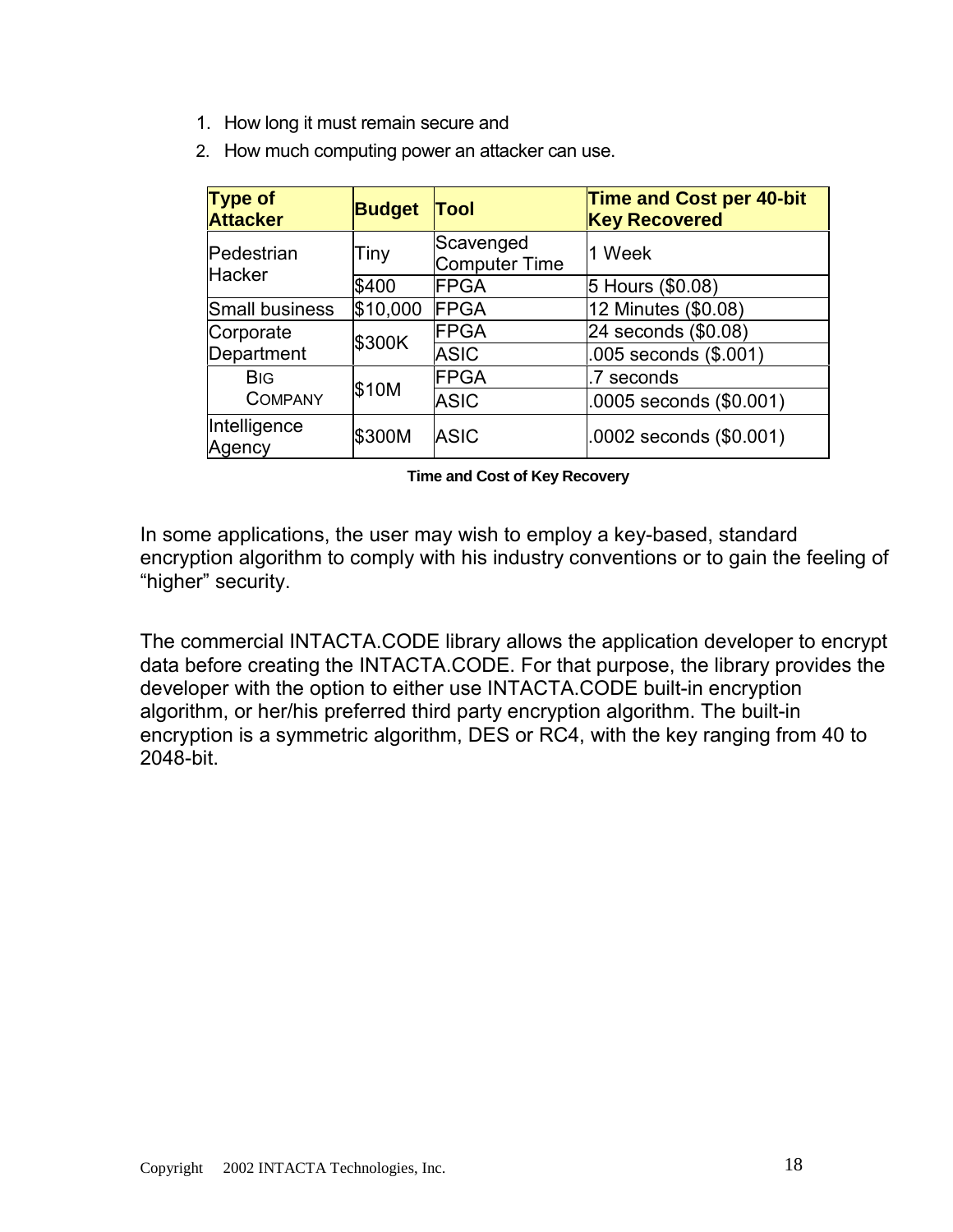### <span id="page-18-0"></span>INTACTA.CODE Secure Data Encoding/Decoding

When encoding cleartext with INTACTA.CODE, the engine compresses the cleartext first. Data compression, in addition to saving transmission time and disk space, strengthens the cryptographic security. This is due to the fact that most hackers use cryptoanalysis techniques that exploit patterns found in the cleartext to crack the ciphertext. Compression reduces these patterns in the cleartext, thereby greatly enhancing resistance to cryptoanalysis. After compression and encryption, the encoding process proceeds as follows:

INTACTA.CODE creates a partial key, which is derived from a secret key of maximum length of 256 bytes (2048 bits). This partial key (a number in the range of 1 to  $2^{32}$ ) is used as a seed to a random number generator, from which a sequence of 256 bytes that replaces the ASCII table is created. Every byte from the compressed plaintext is then replaced with another byte from the newly created ASCII table [termed new (1)], thus creating "*first step encoded data*". The number of ASCII tables that can be created in the "*first step encoded data*" is therefore equal to the number selected within the range of 1 to  $2^{32}$ .

In the next step, the selected secret key (which can be of any length from 1 to 256 bytes), is used to create a further new (2) ASCII table that replaces the above-mentioned new (1) ASCII table. The number of ASCII tables that can be created in this step is 256! (256 factorial). The new ASCII table is used to encode the "*first step encoded data*". The encoding used is a combination of some mathematical operations, such as additions, divisions and binary XOR. The total number of possible states that can be generated using INTACTA.CODE is  $(2^{32} * 256! * 256^2)$  about  $2^{1732}$  or  $(2.4 \times 10^{521})$ .

Further protection is achieved by completely randomizing the cleartext; the resulting encoded ciphertext is never the same even if the same secret key and the same cleartext is used. The major advantage of this encoding approach is the fact that no keys or end-to-end compatibility are required. Moreover, "mixing" all existing ASCII character sets into one encoding table, can further enhance this method by providing more than 256! combinations. The level of security is further increased through additional operations on the bit level of the imaged byte-based information, which provides no indication for pattern (cyptoanalysis).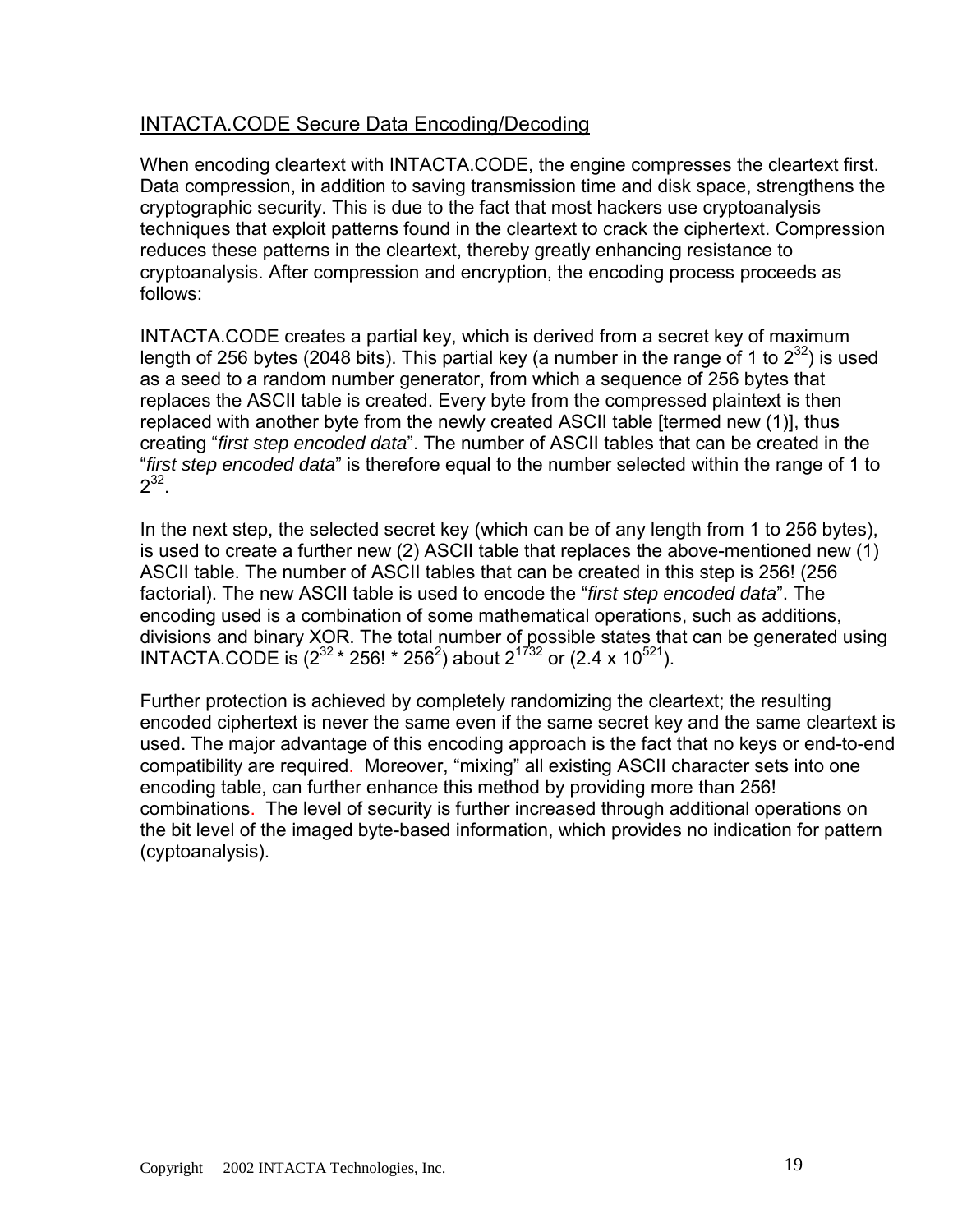## <span id="page-19-0"></span>INTACTA.CODE Data Density

INTACTA.CODE data density depends on the resolution of the printing and scanning devices used when printing and scanning the grid. The higher the resolution, the higher the number of bytes you can encode per square centimeter.

For an INTACTA.CODE printed and scanned using 300 dpi resolution, the data density, depending on the level of error correction, is 75-140 bytes per square centimeter. When you take into account data compression, this density is translated into about 400 bytes per square centimeter for text and a much higher density for image data. At 600 dpi the data density is 371-496 bytes per square centimeter.

## INTACTA.CODE Error Correction

The INTACTA.CODE technology incorporates very strong error correction. With this error correction mechanism, the content and format can still be completely interpreted even after major disturbances such as image skewing printout quality deterioration, or interference in transmission.

Quantitatively speaking, INTACTA.CODE can still be successfully interpreted after a random change to 10-50% of its pixels. INTACTA.CODE data recovery capabilities are unaffected by up to 25 degrees of skewing.

## Operational Capability: INTACTA.CODE

- 1. Protects sensitive data from unauthorized access or use through security features, including encoding, authentication and registration.
- 2. COM-based components that compress and encrypt any data such as documents, images, database records, a proprietary code that can be sent electronically over the intranet, Internet, to mobile devices. Can also be printed, faxed, and decoded, allowing secure transmission of sensitive data on printed materials.
- 3. Supports EDI, X12N, Java, XML, HTML, TpaML, WML, TCP/IP
- 4. Designed to work with over 35 different platforms; IBM, Midrange/Mainframe, Microsoft, Sun, Unix, Linux, Palm, WindowsCE , WAP enabled Cell Phones.

Combining INTACTA.CODE with the very latest in messaging technology in a purely Object-Oriented manner (including process) provides the quickest, most scaleable and unifying method of connecting companies and organizations around the World into the supply chains of tomorrow.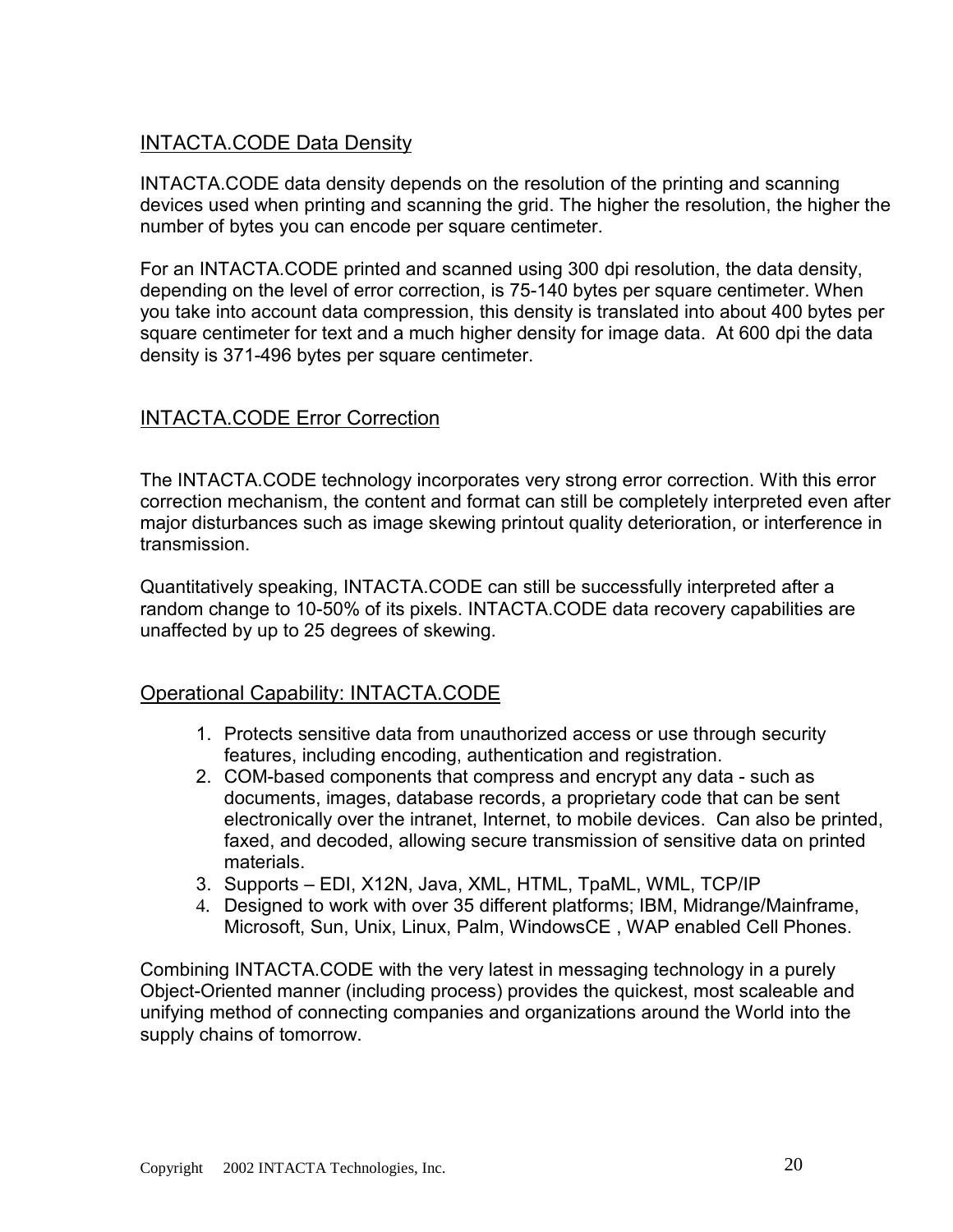## **CONCLUSION**

<span id="page-20-0"></span>A strong ESM creates a secure and confident environment for developing innovative online business opportunities. A strong ESM delivers increased revenue, maximized profitability and increased customer satisfaction through:

- Enhanced data integrity, availability and protection
- Increased employee productivity
- Extended security expertise
- Adaptive security management, measurement and metrics
- Lowered legal liability
- Improved and accelerated corporate portal return on investment

Information is the basis for competitive and strategic advantage. Therefore, managing the risk of exposure of all information content (online and *offline* and hardcopy) assumes legal importance. Organizations that adhere to a strict regimen of policy management and compliance do more than improve corporate financial performance. They also reduce the chance of legal exposures and liabilities due to negligent protection of key corporate assets.

Ensuring the availability of these key components is critical to online commercial success. When data is corrupt and systems are under attack, customers take their money elsewhere. Secure E-business is built on a strong ESM platform. Secure E-business is based on the assumption that data integrity is intact and that online systems are always available when needed.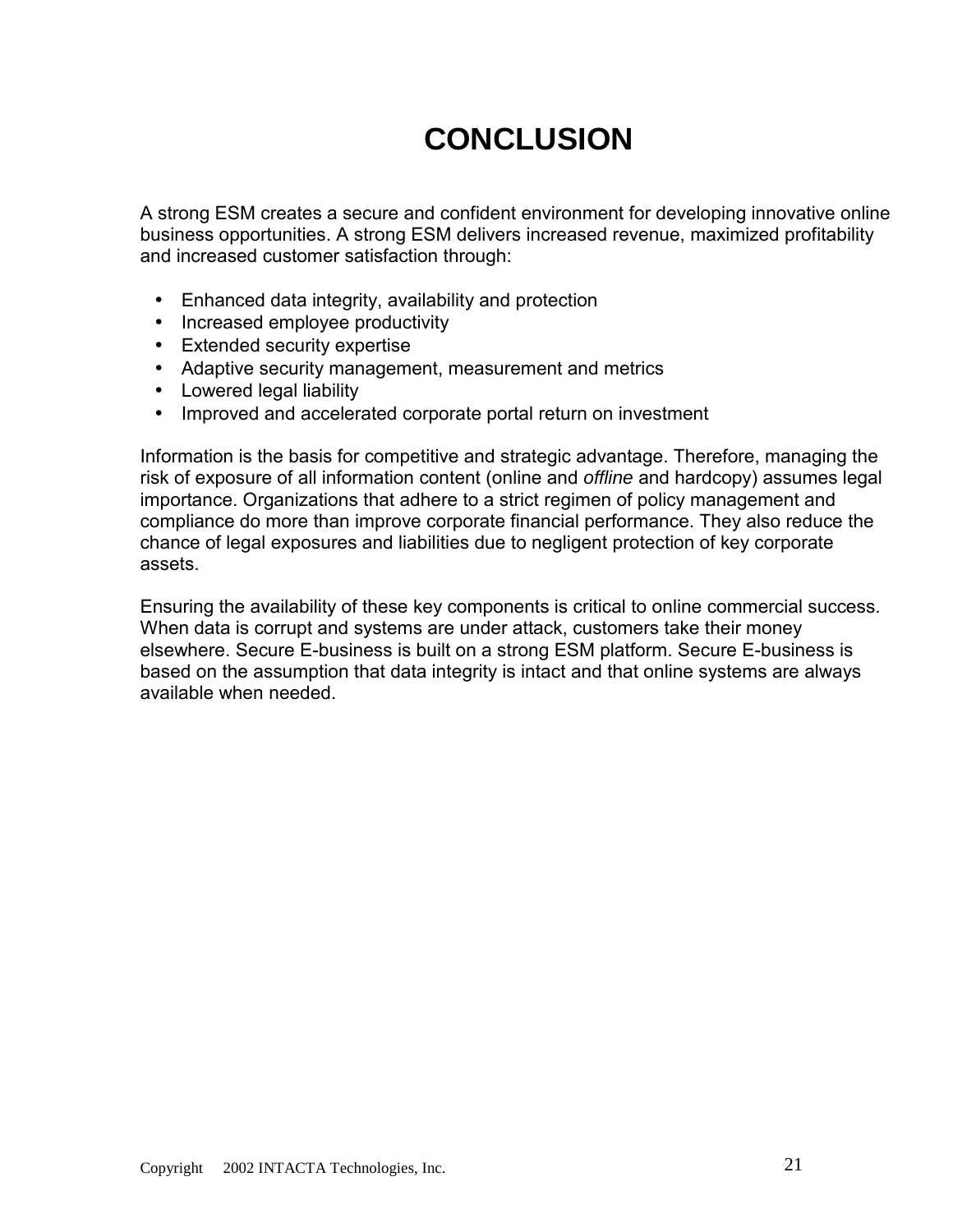## **ABOUT INTACTA TECHNOLOGIES INC.**

<span id="page-21-0"></span>INTACTA (OTCBB:ITAC) is a U.S. based software company headquartered in Atlanta, Georgia. The Company develops and markets software components designed to bridge organization communications and information management systems across digital and non-digital mediums.

INTACTA.CODE, the company's flagship product, is an award winning technology patented in the United States, Israel, and Europe. Platform transparent, and language transparent, INTACTA.CODE is designed to integrate with existing organization communications and information management systems requiring enhancements to security, transmission, and device handling on any number of handheld platforms, including Windows CE, WAP, and Palm OS. INTACTA licenses its INTACTA.CODE as an SDK for seamless and transparent integration within any application.

INTACTA and INTACTA.CODE are trademarks of the Company. All other company/product names mentioned may be trademarks or registered trademarks of their respective holders and are used for identification purpose only.

For more information and the latest news visit [www.intacta.com.](http://www.intacta.com/)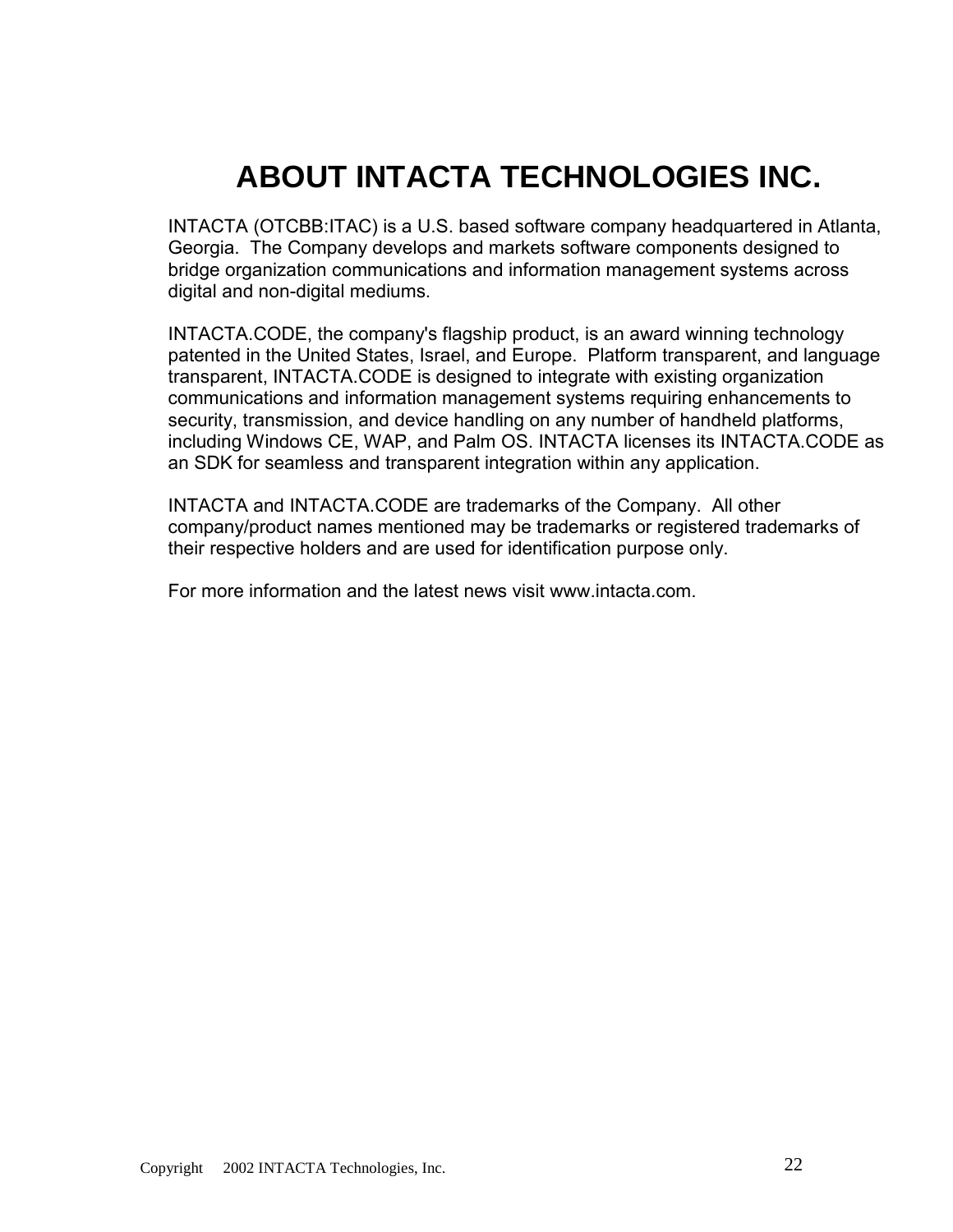## **APPENDIX A**

## <span id="page-22-0"></span>INTACTA.CODE<sup>™</sup> FAQ

#### o 1) Q. What is INTACTA.CODE?

A. INTACTA.CODE is a graphic image (i.e., binary representation) of computer files generated by a patented process. This process, with a single click, compresses, encodes, error-corrects and secures any type of computer file(s). When viewed, INTACTA.CODE appears as group of black and white pixels. The resulting INTACTA.CODE, a transformation of the original digital contents, can be printed onto any document or label. When read by off-the-shelf scanners, this binary information (content) is then decoded back into 100% of its original digital content and format. INTACTA.CODE provides a new way to store, protect, authenticate, communicate and enable business processes across the paper and digital domain. INTACTA.CODE also enables secure compressed (lower bandwidth) communications across the Internet, intranets, extranets, wired or wireless, or via any other communications network including fax.

o 2) Q. How does INTACTA.CODE differ from other 2D barcode.

A. INTACTA.CODE differs substantially from traditional barcode and from the variations of 2D evolution. The terms *stacked symbology* or *multi-row code*s are more accurately applied to those symbologies made up of a series of one-dimensional bar codes. The data is coded in a series of bars and spaces of varying width. Ordinary barcode is "vertically redundant", meaning that the same information is repeated vertically. It is in fact a one-dimensional code.

The term matrix code applies to 2-D codes that code the data based on the position of black spots within a matrix. Each black element is the same dimension and it is the position of the element that codes the data. A two-dimensional code stores information along the height as well as the length of the symbol. Most 2D barcodes have a fixed shape and each symbol has a maximum data capacity, i.e., although their size is scalable, their proportions (shape) are usually fixed. For additional data to be stored requires printing additional symbols.

Although INTACTA.CODE may resemble some form of 2D barcode in appearance. That is where the similarity ends. Data in INTACTA.CODE is not stored in a predetermined matrix format as with conventional 2D matrix barcodes. It is randomized to enhance its error correction, storage capacity and security.

INTACTA.CODE's design and functionality differs greatly from that of any 2D barcode. INTACTA.CODE overcomes the inherent limitations of 2D barcode including data types, data density, mixed data types, communications, security, and the need for expensive or specialized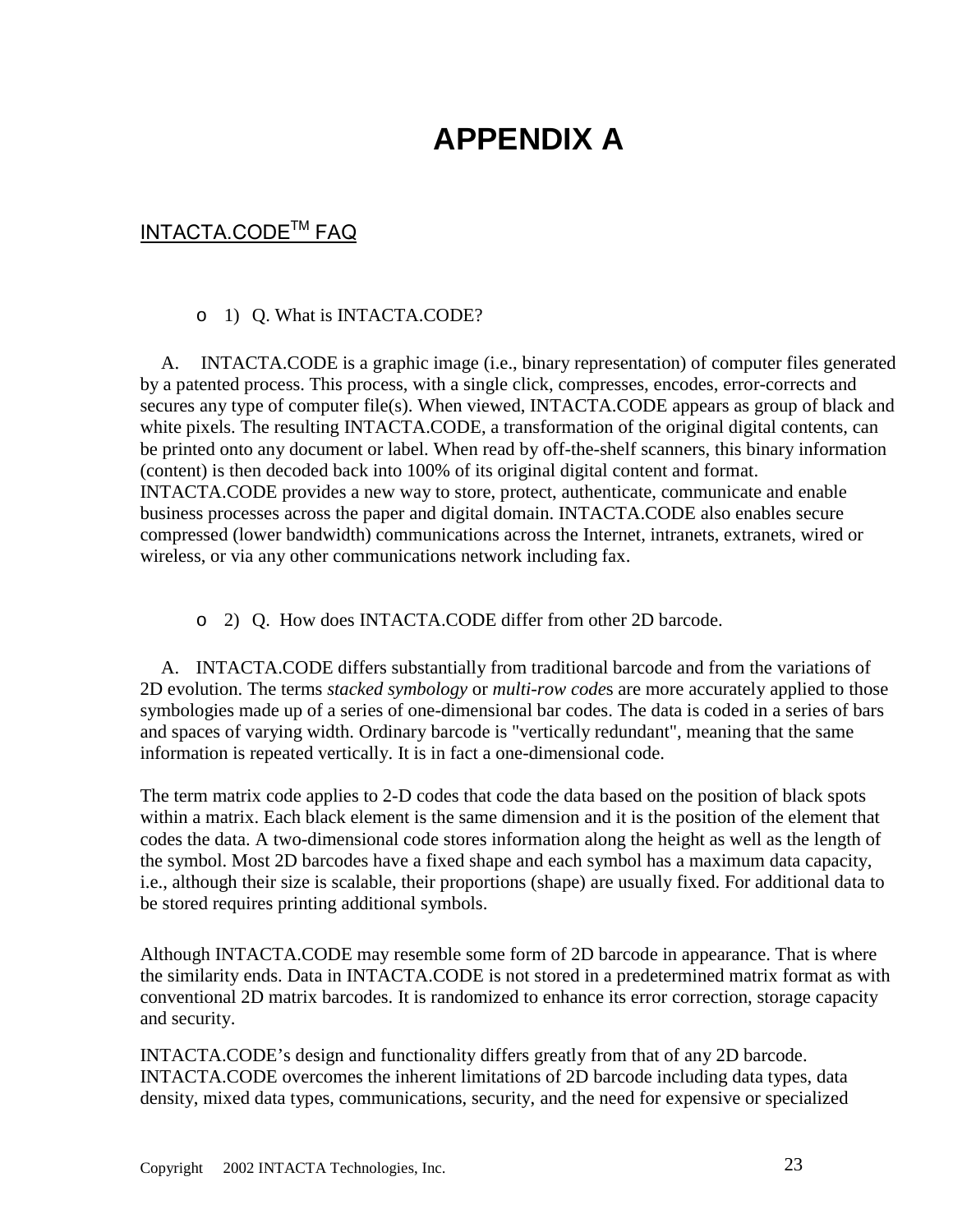scanners. INTACTA.CODE is designed to support intelligent forms processing, fit into available size and shape of available space and to bridge the broken-links created in moving data between hard and digital formats. INTACTA.CODE is not based on symbol architecture and therefore a continuous block of any desired shape can contain all the data.

Barcodes are designed to store a single piece or several pieces of data relevant to some form to be extracted and processed. INTACTA.CODE is the form and the process.

Similar in concept to the PIP (picture in a picture) that you have on your TV, INTACTA.CODE incorporates DID (digital document with a document). This unique benefit permits either the original hard copy document to be embedded in a digital form or to embed an entirely separate companion form (e.g. invoice and related PO, packing list and BOL, etc.. INTACTA.CODE enables the user to create any type of Intelligent Form for moving data or executing other functions within or between enterprise forms.

Most barcodes were developed by hardware manufactures to promote the sale of their systems. INTACTA.CODE was developed to be independent of any specific hardware, although OEM specific versions can be customized.

INTACTA.CODE, unlike any barcodes, has been specifically developed for digital communications. Similarly, Intacta has developed advanced security and error correction designed specifically for digital communication and content management applications. INTACTA.CODE can be used in replacement or as a compliment and enhancement to any bar-code system, automatic document conversion (ADC) and auto identification technologies by increasing the level of performance data integration.

o 3) Q. You state ANY kind of data or content can be embedded. Do you really mean any? Can I, for example, store a voice message, or photo?

A. YES. INTACTA.CODE is fully *multimedia* compatible. You can store any type of information that you normally store on you computer, including voice, music, executable codes (macros, software agents), photos, video clips, biometrics, signals, etc. Anything that can be stored as binary file can be store embedded in INTACTA.CODE. In addition, INTACTA.CODE enhanced versions allow a mixture of data types. For example in the same INTACTA.CODE block you can store a sound file, text file, executable file, and an image.

o 4) Q. If I store a document in a specific file format such as Oracle, Excel, Word, etc., will I loose my original format when I retrieve the data back?

A. On the contrary, INTACTA.CODE is designed to deliver you content and format unchanged. You will maintain 100% of your original document format. This is an extremely powerful benefit when used to transfer information from paper to digital systems or from digital-to-paper-digital.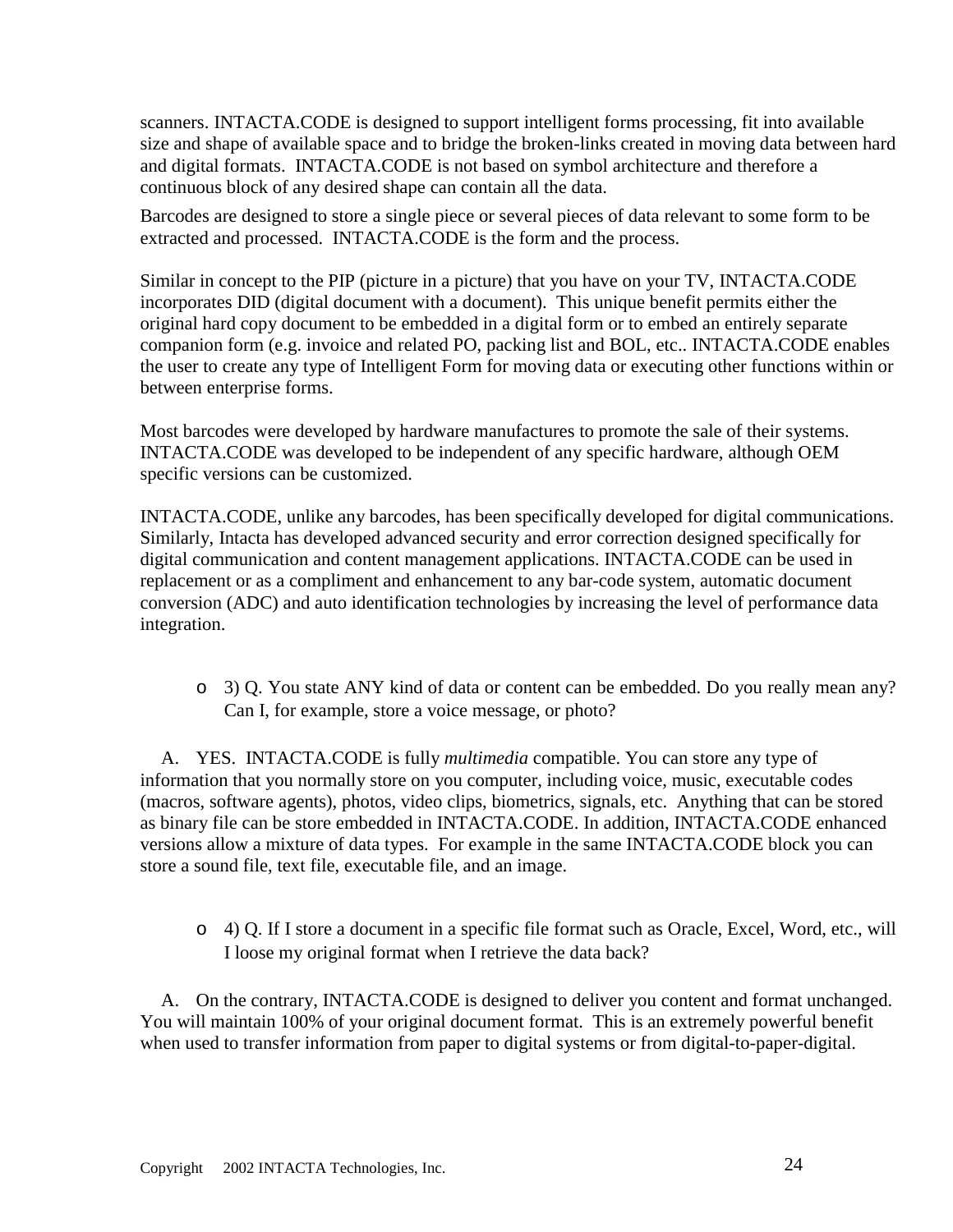o 5) Q. How much data can I actually store?

A. The actual amount of data or content that can be stored in a given space is dependent upon 3 variables. 1) The level of compression (varies with the type of content, e.g. text vs. image); 2) the printing resolution, and, 3) the optical resolution of your scanner. Typically, 110 kilobytes of digital data (approximately 100 pages) can be embedded as a single page (8.5 x 11) at 300 dpi print and scanning resolution. The above figures refer to the *after-compression* file size. Just like you HD, FD, or CD, the size of the file before compression is often many times greater.

o 6) Q. What does this translate to in bytes per square inch (BPI)?.

A. The mathematics involved is non-linear. For example, the effect of increasing the print/scanner resolutions equals approximately (assuming equal printer/scanner resolutions):

1000 BPI @ 300 DPI 1400 BPI @ 400 DPI 3800 BPI at 600 DPI

o 7) Q. Isn't this the same as document conversion using some form of OCR?

A. NO. OCR is the process of document conversion in which *static* content is imaged and then attempted to be matched against stored templates in the effort to convert it into the proper digital representation. This is an extremely complex task. And although OCR can work reasonably well under ideal circumstances, the reality is that files usually contain various errors and formats changes or losses. In many applications the loss or addition of a period, for example in numerical use, can be disastrous. Where a high degree of accuracy is reached by OCR, the solution requires the implementation of very expensive and complex systems and they still cannot achieve 100% of content and format on a 100% consistent basis.

INTACTA.CODE enables ADC (Automatic Document Capture) by transforming the static document into a dynamic document through a process we call OFRtm – Optical File Recognitiontm. With INTACTA.CODE, the actual digital document is embedded on the hard copy is scanned. The result is ALWAYS 100%. The patented algorithms used to encode/decode INTACTA.CODE virtually prevent - 100% of the time - a file from being opened if even a SINGLE error or format change has occurred. This guarantees that any decoded INTACTA.CODE file is virtually 100% accurate 100% of the time!

o 8) Q. I have heard about other new codes, such as GoCode, CueCat, etc., What is the difference between INTACTA.CODE and these new web-enabling codes?

A. These technologies were designed primarily as single or 2D barcodes that simply contain a URL. The have the same inherent limitations as other barcodes discussed above. In a nutshell,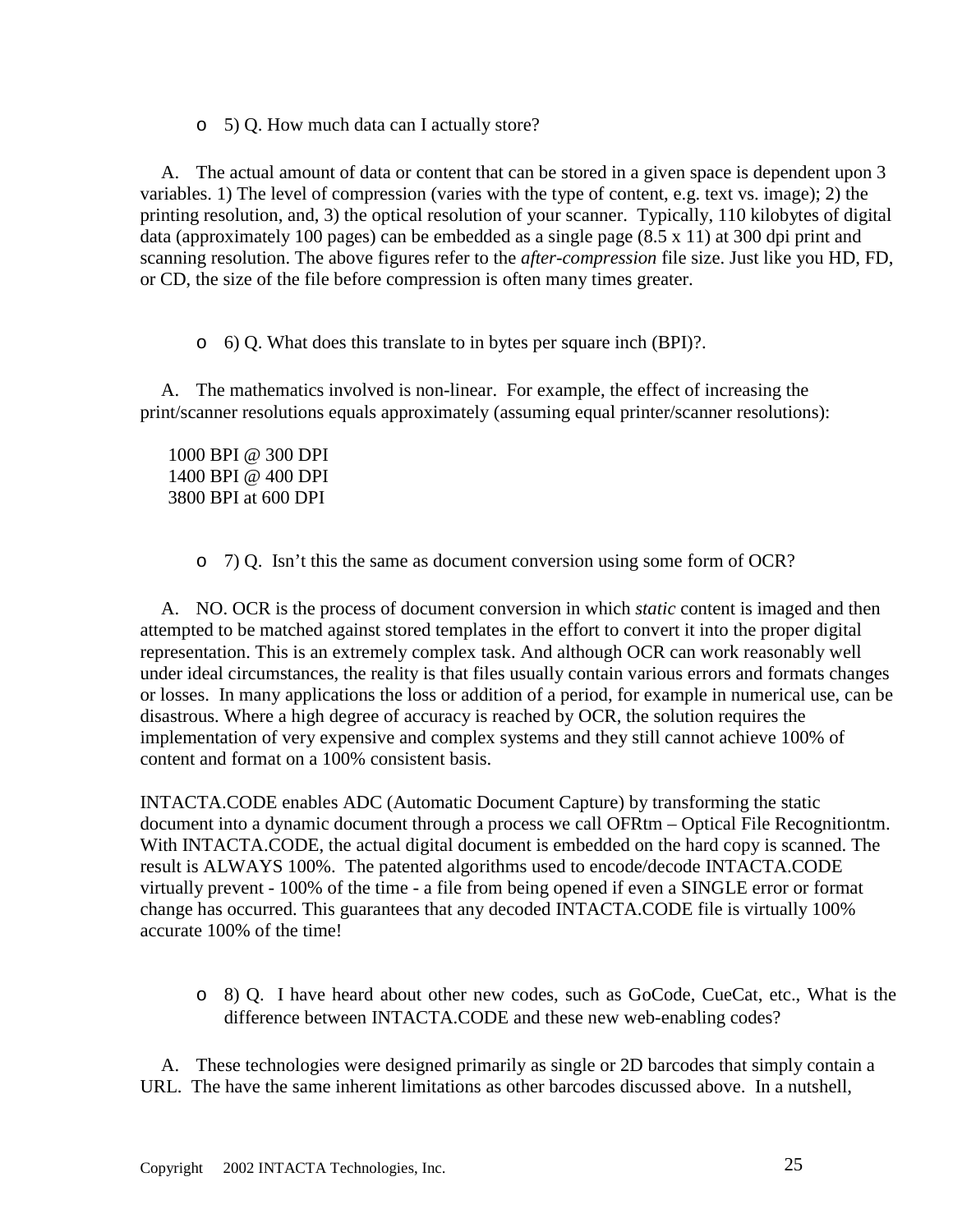INTACTA.CODE can provide the same functionality as any of these codes. *None of these codes can provide functionality equal or even approaching Intacta.Code.*

Use our Free Reader to Open the Comparison Chart.



o 9) Q. How does INTACTA.CODE compare with RFID?

A. RFID is a passive electronic component that can omit an RF signal without direct line of sight. It is much costlier per unit than barcodes, but can be reused. INTACTA.CODE can embed the frequency of an RFID to maintain compatibility between disparate technologies and works as a strong compliment to this technology.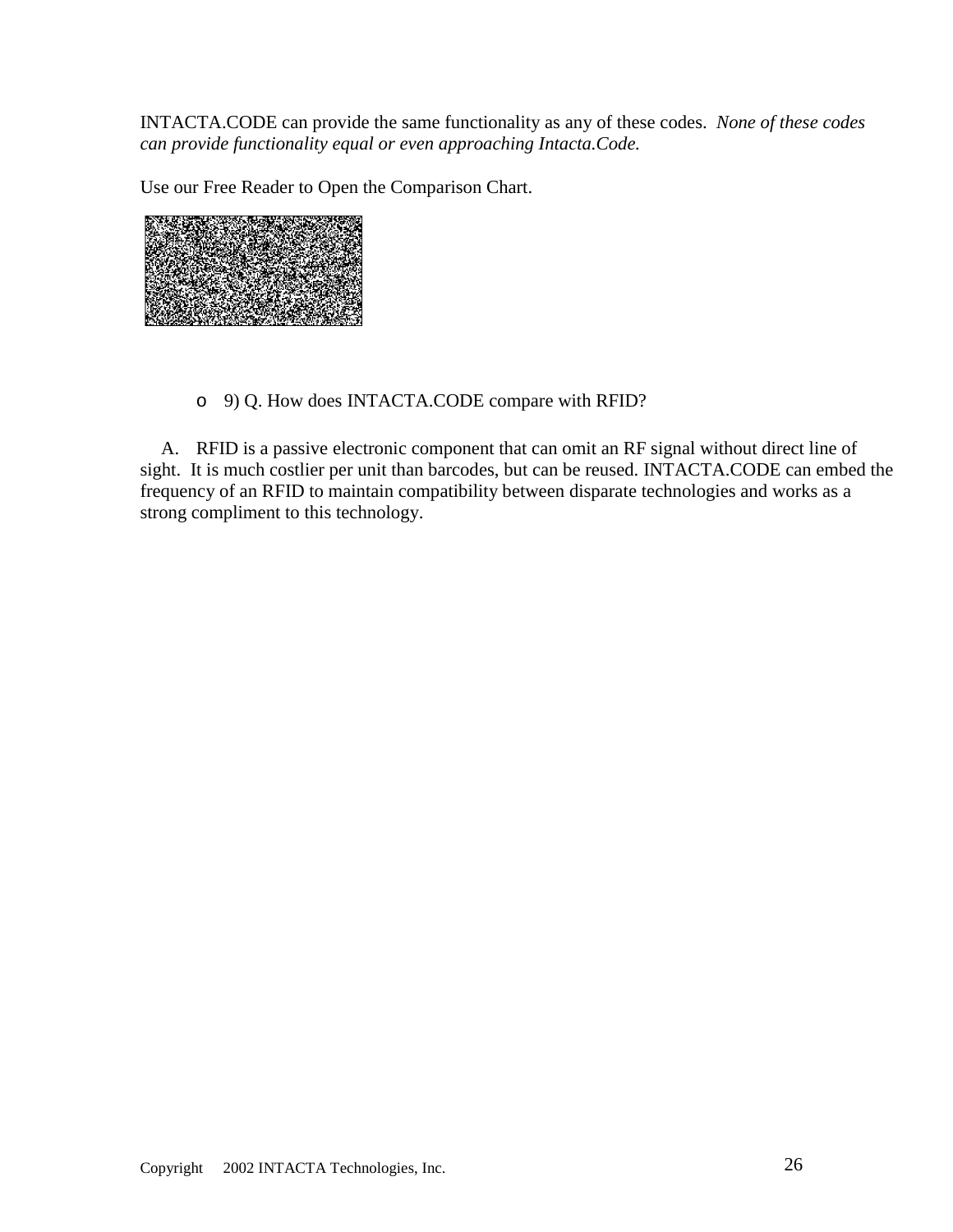#### **Creating and Decoding INTACTA.CODE**

#### o 1) Q. How do I create and retrieve an INTACTA.CODE file?

A. INTACTA.CODE is comprised of a Compression Engine and an Encoding Engine. The Compression Engine takes the selected computer file(s), and compresses them using binary compression technology. INTACTA.CODE reduces the overall file size, with 100% assurance of complete file restoration by reversing the compression process.

The Encoding Engine encodes the resulting file(s) into a binary grid pattern of very dense dots, called an INTACTA.CODE while simultaneously embedding a proprietary error correction algorithm to aid in the accurate recovery of the data.

The Decoding Engine contains the software required to read the INTACTA.CODE and restore the data back to 100% of its original computer file format.. The INTACTA.CODE creates a secure, reliable and efficient duplicate of the original digital file.

o 2) Q. What type of printer and resolution is required to print INTACTA.CODE?

A. Any type of printer can be used (thermal, ink-jet, laser, dot matrix, etc.) as long as the print resolution is equal or exceeds to optical resolution of the scanner.

o 3) Q. We have many different forms that we do not want to redesign. How can INTACTA.CODE fit into our existing legacy forms?

A. There is no limitation on the boundaries or shape of INTACTA.CODE. Therefore, if there is any existing open space available on your form then INTACTA.CODE can be easily printed with those confines. If no space exists, then a second attached page can be used.

o 4) Q. What medi*a* can INTACTA.CODE be printed on?

A. INTACTA.CODE can be printed on any printable media including conventional paper forms, newspapers, magazines, Tyvek, Teslin, plastics, etc.

o 5) Q. Is it true that INTACTA.CODE can be read by almost any scanner, even the cheap ones I received with my PC?

A. YES, INTACTA.CODE was specifically designed to be used with any linear or CCD contact scanner (refer also to B.8 below), including the lowest resolution scanning device, i.e., fax machines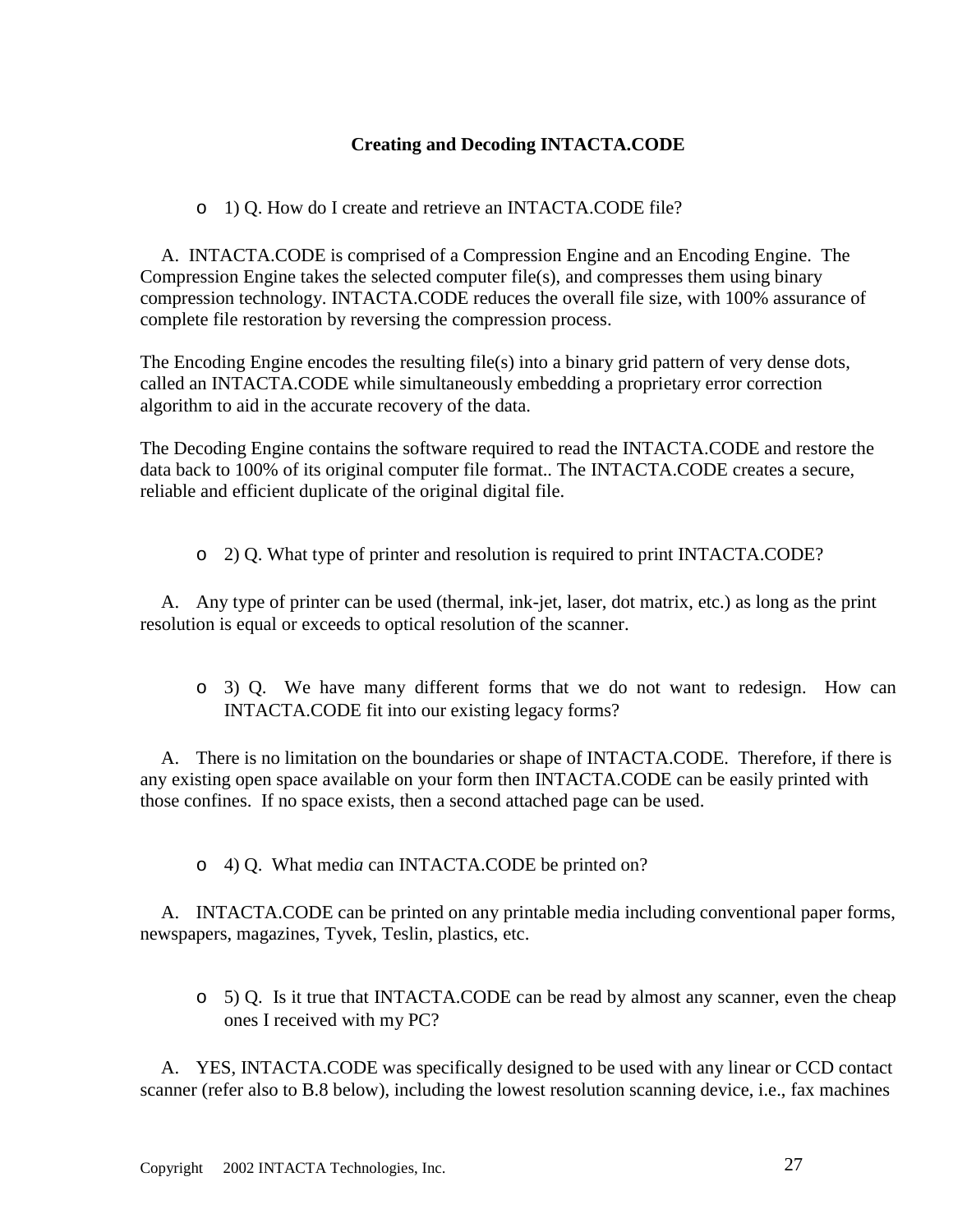with resolutions that are only in the 100-200 dpi range. In general, any 300-dpi optical resolution scanner, can be used effectively.

One of the major drawbacks with 2-D barcodes, is the cost of scanning equipment. Printing a 2D barcode is the same cost as standard barcodes. The largest differential is in the cost of scanning. This problem was overcome by building into INTACTA.CODE an extremely robust errorcorrection. Since error-correction is embedded within the data, INTACTA.CODE is as reliant upon a specific's scanner's error-correction, enabling virtually all types of scanners to be used.

o 6) Q. If I use a higher resolution scanner, can I increase the amount of data I store in the same space?

A. Yes (refer to question A.6), if you *print* and *read* at the higher density. INTACTA.CODE's density is subject only to the limitations of printing and optical scanning technologies used. INTACTA.CODE can read millions of DPI provided the printing and optical resolution are equivalent.

o 7) Q. Your density and use of almost any scanner is impressive. But how practical is it for use under severe conditions of the real world. Our documents get dirty, crumpled and torn. What good is all this storage if I cannot retrieve it.

A. INTACTA.CODE has proven itself under some of the most difficult conditions. The world's largest newspaper publisher chose INTACTA.CODE after more than a year of exhaustive testing. INTACTA.CODE was selected to embed new interactive content in their daily publications. Normal barcode labels and packaging is usually very durable. Newsprint, as we all know, is very fragile. INTACTA.CODE is designed to overcome these challenges with rigorous error correction technology built-in. Crumpled, stained and even torn INTACTA.CODE can, in most cases, be read. INTACTA.CODE is so robust that it can recover 100% of the contents successfully after random destruction of as much as10-50% of the printed INTACTA.CODE and withstand up to 35 degrees skewing (of the document).

o 8) Q. It is not practical for us to use contact scanners in our application. Can contactless scanners read **INTACTA**.CODE?

A. YES. Intacta Technologies is working with a number of hardware manufactures of contactless scanners and CCD cameras to offer customers with a wide range of scanning/imaging options. A list of these manufactures and models will be available on our Website once full testing has been completed.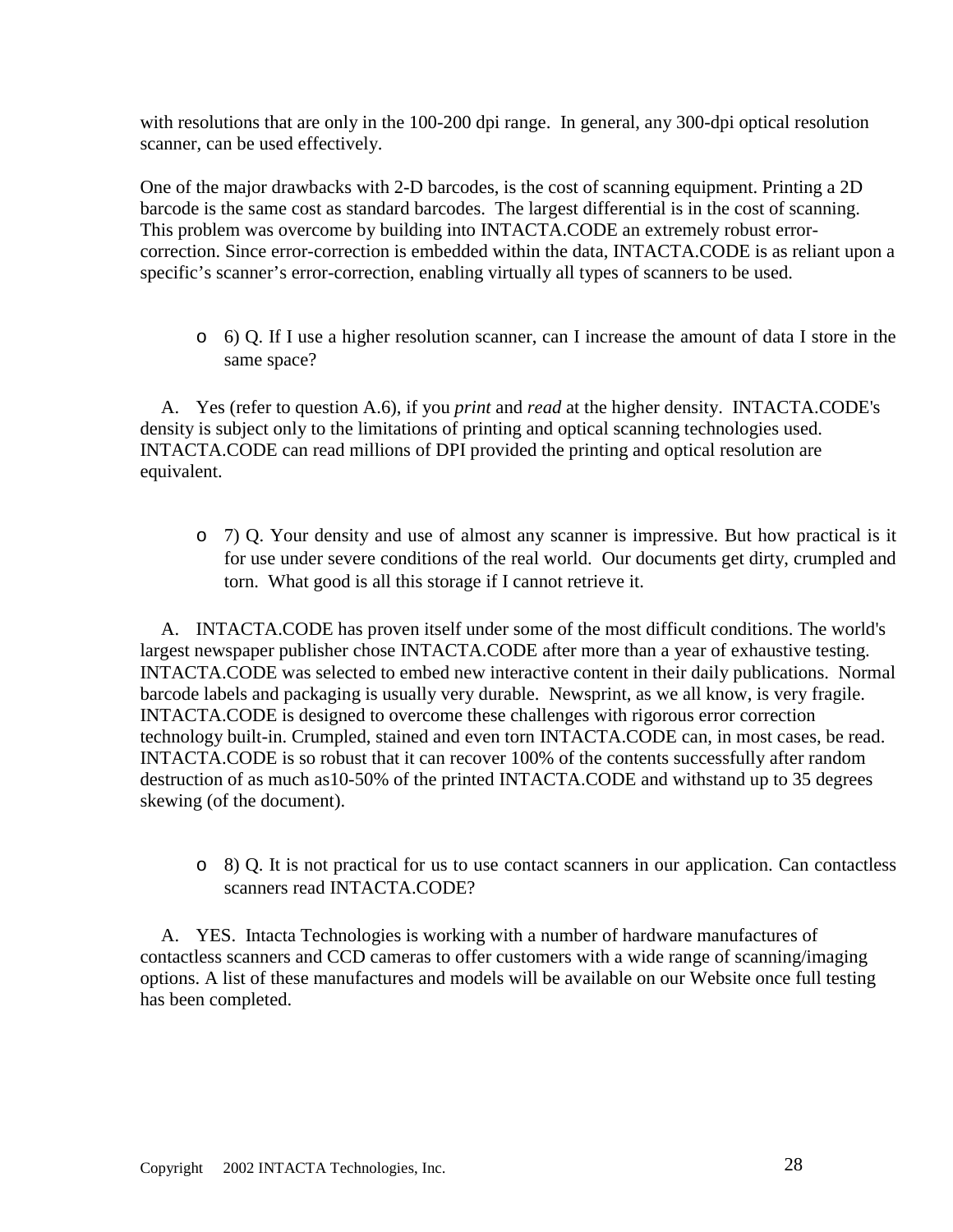#### **INTACTA.CODE Compatibility within The Enterprise.**

o 1) Q. I am impressed with INTACTA.CODE's capabilities. However, I have specific application in mind that will most likely require a high degree of customization. How can INTACTA.CODE help me.

A. INTACTA.CODE is designed as a middleware product. We have developed a range of DLL libraries that our engineers can use to tailor INTACTA.CODE for your company's specific requirements and for your engineers to easily integrate INTACTA.CODE into any of your products or applications.

o 2) Q. Yes, but what if I need more customization than offered within your DLLs?

A. Intacta Technologies, offers custom project development services. We can design and optimize custom DLLs to meet your company's specific objectives.

o 3) Q. Our company is developing a number of wireless and mobile applications to allow supply chain management anywhere, anytime, anyplace. Is INTACTA.CODE compatible and how can we provide enhanced benefits to our customers.

A. Pervasive or Ubiquitous computing over wired and wireless media to thin client is an exploding area of our New Economics. However, several key challenges are presented. These are: end-to-end security as many supply chain documents may be sensitive; bandwidth, error-correction and storage capacity. INTACTA.CODE provides extremely strong end-to-end security. It is the first technology approved as a plug-in transcoder to IBM's Websphere for store and forward security between IBM servers thin clients (e.g Palm). Our compression and error correction helps conserve bandwidth during transmission and storage space on the thin client. Our error correction helps ensures that the information is received with 100% accuracy. NTT, the world's largest telecom company has chosen INTACTA.CODE for its wireless communications in areas where the sender is moving such as in bullet trains, ships, etc.

o 4) Q. We would like incorporate INTACTA.CODE within a PDA to work with scanner attachments. Will the PDA have enough computing power? What is the average space required to run INTACTA.CODE?

A. INTACTA.CODE requires minimum processing power which is below any of today's or even the first generation PDA or Information Appliances. Depending on the specific functions required, INTACTA.CODE will run in memory as little as 25-50K.